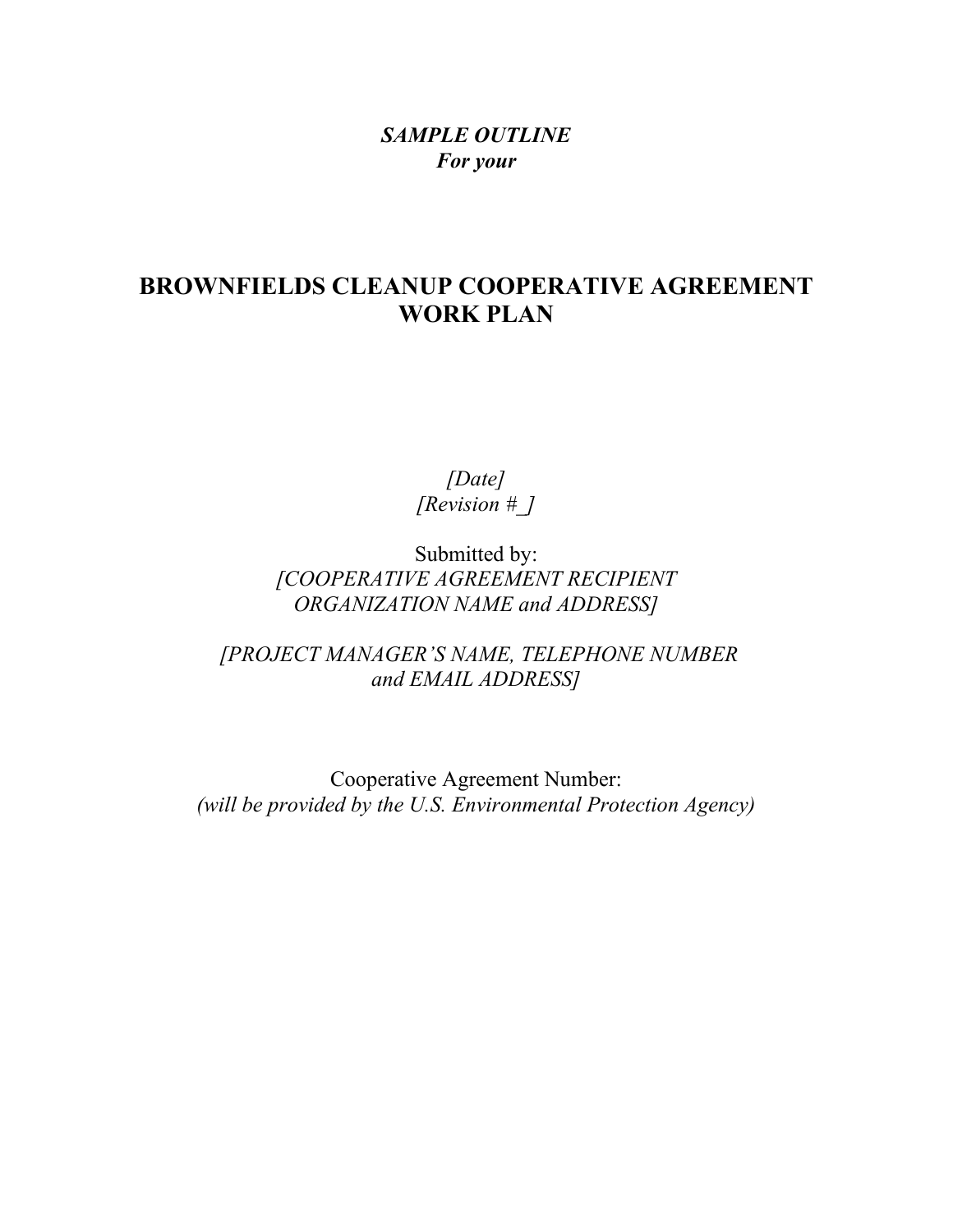A Brownfields cooperative agreement recipient (CAR) must develop a work plan prior to the award of any funds. The purpose of this work plan is for the CAR to describe the tasks necessary to implement the project(s) identified in the proposal submitted in the Fiscal Year (FY) 2018 competition for Brownfields cleanup grants. The work plan should be consistent with the outline below; however, the CAR may modify as appropriate to fit the activities identified in its proposal. The EPA project officer will review and work with the CAR to finalize the work plan and the CAR may not expend any funds to carry out the agreement until the EPA approves the final work plan. Activities may be conducted beginning July 1, 2018, if they are eligible activities necessary to implement the project and incurred directly pursuant to negotiation and in anticipation of an award. EPA anticipates the project and budget period to be from October 1, 2018 to September 30, 2021.

#### **TABLE OF CONTENTS**

- 1.1 Project Description
- 1.2 Project Team Structure and Responsibilities
- 1.3 Measuring Environmental Results: Outputs and Outcomes
- 1.4 Budget

2.0 PROJECT TASK DESCRIPTIONS (*These descriptions are examples and should be modified as needed for your project*.) Task 1 Project Management and Reporting Task 2 Community Involvement/Engagement Task 3 Brownfields Cleanup Planning, Implementation and Completion

#### 3.0 SCHEDULE

#### **Attachments**

- 1. Budget Table for Work Plan Tasks
- 2. Schedule of Activities and Deliverables
- 3. Example Quarterly Report Template
- 4. Preparing Your Brownfields Community Plan: Involving Your Community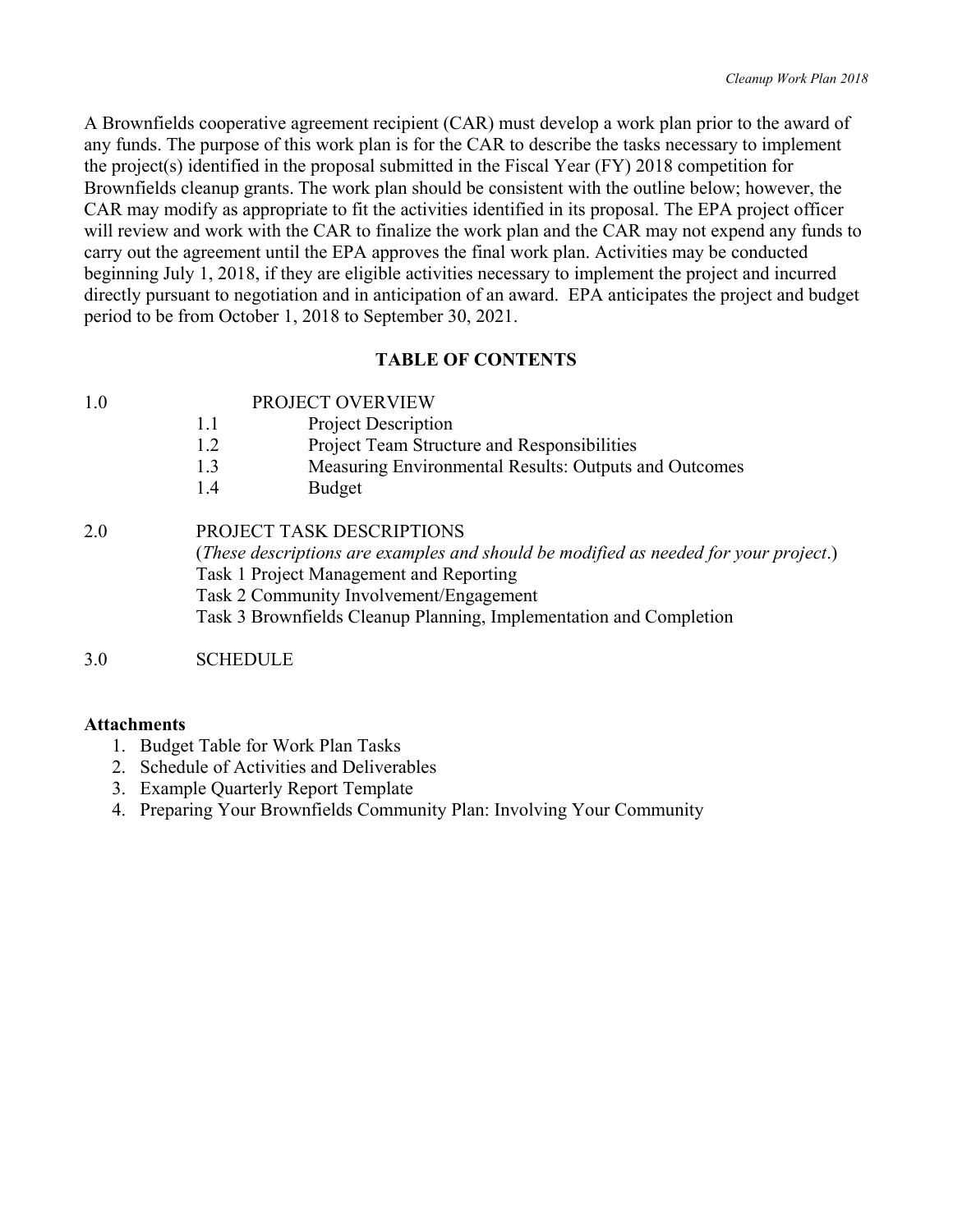#### **1.0 PROJECT OVERVIEW**

This section should reflect the description in the CAR's proposal that was submitted for the FY 2018 competition for Brownfields cleanup grants. It should describe the CAR's strategy for implementation of the cooperative agreement over the three-year project period and reflect the commitments made in the proposal.

#### **1.1 Project Description**

This information can come from the project description in the grant proposal. *Describe the overall project including the program objectives for the three-year cooperative agreement period. Describe how this grant fits into a broader vision of Brownfields redevelopment in the target community. Provide background information, future development plans and attach any maps. Describe the target community and/or geographical focus area. Maps and figures are useful as attachments to the work plan.*

#### **1.2 Project Team Structure and Responsibilities**

Describe your organizational structure, and roles and responsibilities of all key entities supporting this project. Identify all key personnel involved in the implementation of the grant activities. Include any organizational charts if appropriate.

Describe the project oversight and the administrative, financial, technical and legal support that will be used to manage this cooperative agreement. Describe how you will procure, oversee and direct the environmental contractor and/or cleanup construction firm. Section 2.0. Task 1.E. below, describes the procurement requirements. The CAR is responsible for following the project schedule and achieving the project objectives.

Describe if/how you will involve the State Brownfields or Voluntary Cleanup Program (VCP) official. The cost to enroll in a State Brownfields or VCP is a grant-eligible cost. The CAR will discuss with the State whether they want to receive copies of grant documents and how they will be notified of the site assessment activities. The CAR will provide the State an opportunity to review all technical reports, including Quality Assurance Project Plans (QAPPs) and Analysis of Brownfields Cleanup Alternatives (ABCA) documents. **States must be notified about and receive all cleanup planning documents. Cleanup standards are determined by the State**.

Describe how the project team will meet and the frequency of those meetings; how the terms and conditions of the cooperative agreement will be made available and discussed among the project team; how the cooperative agreement records and files will be maintained; and the CAR's financial management.

#### **1.3 Measuring Environmental Results: Outputs/Outcomes**

Describe the expected outputs and outcomes for this agreement. Describe plans for tracking and measuring progress towards achieving the expected short-term and long-term project outputs and outcomes. Tracking attainment of outputs and outcomes through performance measures will help you manage your project and assure both you and your EPA Project Officer that you have accomplished the purpose of your project. The measures may be listed in bullet form.

Outputs may be quantitative or qualitative and must be measurable during the project period and may include but are not limited to the number of number of cleanups and number of community meetings held.

Outcomes may be environmental, behavioral, health-related, or programmatic and will not necessarily be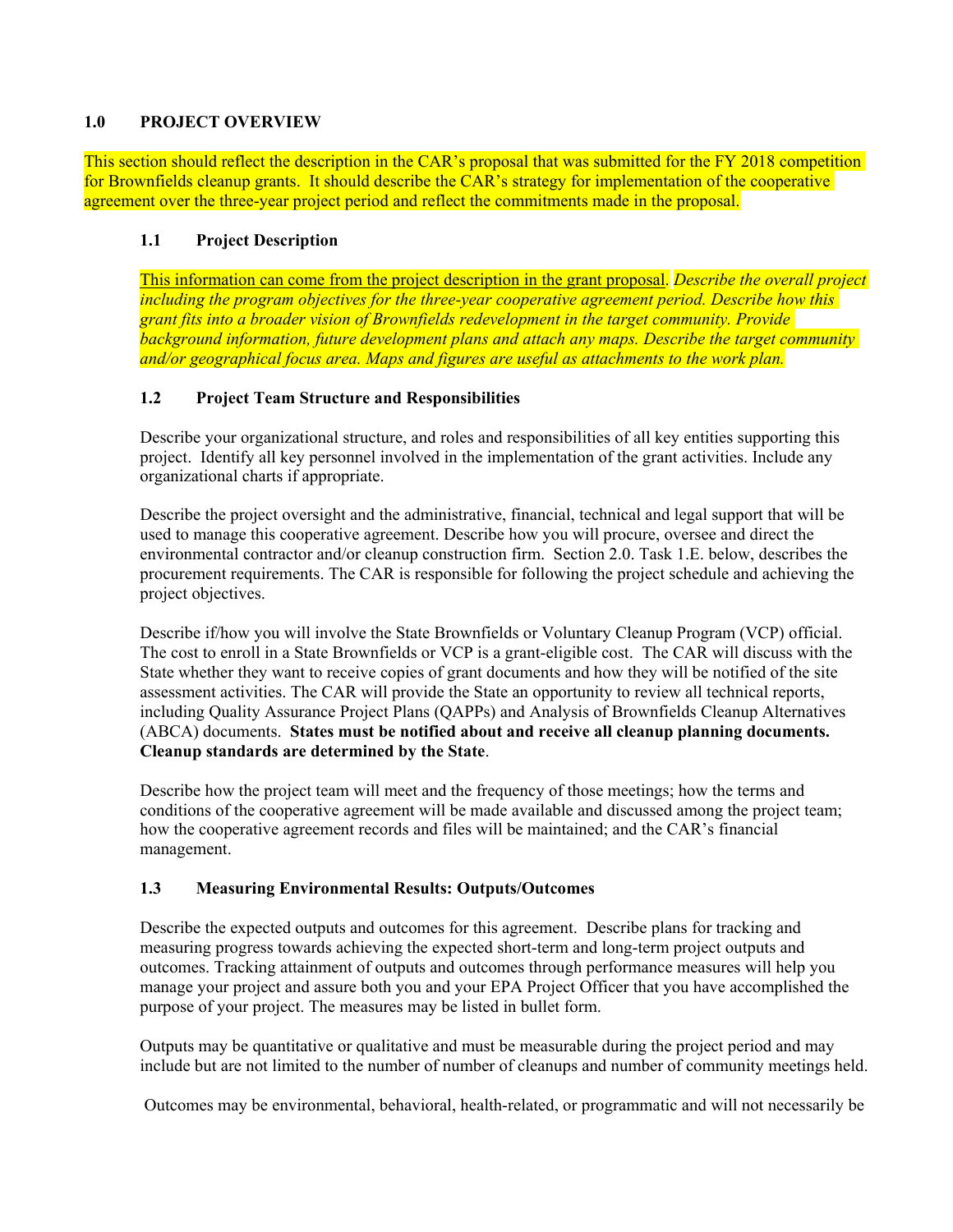achieved during the project period. Expected outcomes may include but are not limited to the number of jobs and other funding leveraged; the number of acres made ready for reuse or acres of greenspace created for communities; and whether the project will minimize exposure to hazardous substances.

#### **1.4 Budget**

The CAR must provide a budget that reflects the work plan narrative and that is consistent with the budget presented in your original grant proposal and in your Standard Form 424A. CARs receiving a combination of hazardous substances and petroleum funding should distinguish between the two, similar to the budget presented in your cleanup grant proposal. The proposed work plan budget should include the cost share unless the CAR has been granted a waiver. See Attachment 1 for an example format for your Budget.

#### **2.0 PROJECT TASK DESCRIPTIONS**

This section may be taken from your 2018 Cleanup proposal. *The work plan must include a summary of activities that will be conducted by the CAR to meet the project objectives. Required activities include Project Management and Reporting and Community Engagement. The project tasks should be consistent with the budget. A project may require the inclusion of additional eligible tasks that are not included below, such as those activities required by your State under their VCP. To the extent applicable, please include what will be done to ensure state involvement within each task description*.

#### **TASK 1 PROJECT MANAGEMENT AND REPORTING**

A. **Quarterly Reporting**: In accordance with EPA regulations 2 CFR Parts 200 and 1500 (specifically, 200.328 *monitoring and reporting program performance*), the CAR agrees to submit quarterly progress reports to the EPA Project Officer within thirty days after each reporting period. Quarterly progress reports will be due 30 days after the end of each federal fiscal quarter, except for the last quarter of the grant project period when a final performance report must be submitted (see Final Performance Reporting below).

CARs may use the Example Quarterly Report Template provided in Attachment 3. The reports should be sent electronically to both the EPA Project Officer and, if requested by the State, to the State Brownfields Coordinator. These reports cover work status, work progress, difficulties encountered, financial expenditures, preliminary data results, anticipated activities and any changes of key personnel.

#### **B. Annual Reporting:**

- 1. Disadvantaged Business Enterprise (DBE) Reporting: Minority Business Enterprise/Womenowned Business Enterprise (MBE/WBE) reporting is required for CARs whose total budget funds for procurement, equipment, contractual services and supplies exceed \$150,000. Disadvantaged Business Enterprise reporting must be completed annually using EPA Form 5700-52A. These forms must be sent electronically to the EPA Project Officer and the Grants Management Office (GMO). A link to the form is at: [https://www.epa.gov/grants/epa](https://www.epa.gov/grants/epa-grantee-forms)[grantee-forms.](https://www.epa.gov/grants/epa-grantee-forms) CARs are encouraged to utilize the services of DBEs, where possible. **The CAR must submit the DBE form by October 30 of each project year.** *Your award agreement will have further details, including the name of the EPA Grants Specialist in GMO that should receive your report.*
- 2. Federal Financial Reports (FFRs): an annual EPA Standard Form 425 (Federal Financial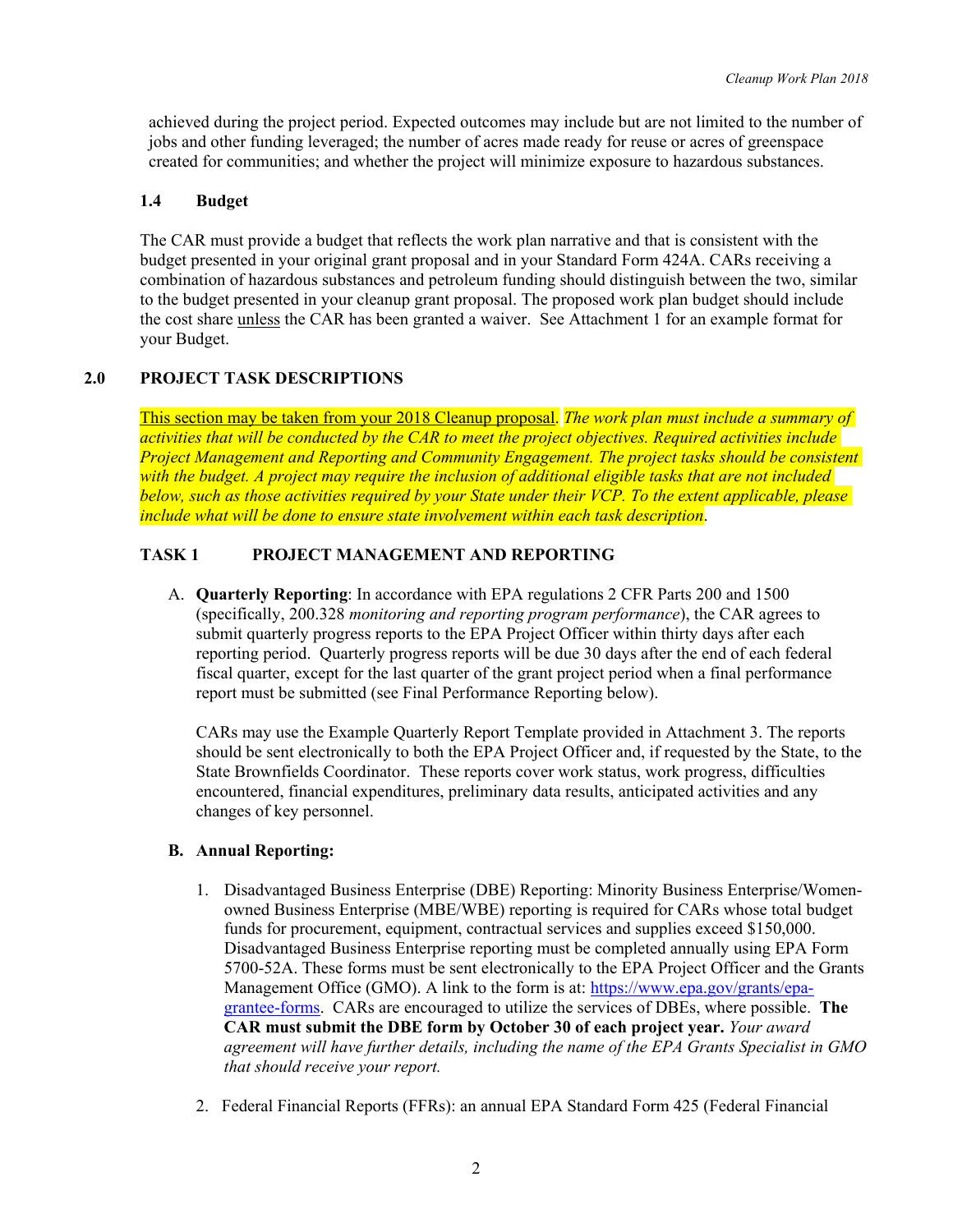Form) must be submitted annually to EPA by October 30 of each project year and a Final SF-425 must be submitted at the close of the grant. An electronic copy should be sent to the EPA Project Officer and to the EPA Las Vegas Finance Center (LVFC) via email LVFCgrants@epa.gov or fax at 702-798-2423. A link to the form is at: [http://www.epa.gov/ogd/forms/adobe/SF425.pdf.](http://www.epa.gov/ogd/forms/adobe/SF425.pdf)

- **C. Final Performance Reporting**: In accordance with EPA regulations 2 CFR Parts 200 and 1500 (specifically, 200.328 *monitoring and reporting program performance*), the CAR agrees to submit to the EPA Project Officer within 90 days after the expiration or termination of the approved project period a final technical report and at least one reproducible copy suitable for printing. This report should summarize the accomplishments (outcomes, outputs, and other leveraged resources) during the entire grant project period, including the last quarter. The Final Performance Report should include
	- A summary of funds expended and work completed;
	- A list of all outreach material and any other deliverables;
	- Cleanup status of the property—see Task 3.C.4, below;
	- Site photographs (electronic high resolution if possible); and
	- Lessons learned.
- **D. ACRES:** Property specific information, including the property address and cleanup completions, must be entered electronically in EPA's Assessment Cleanup Redevelopment Exchange System (ACRES) database at [https://cfext.epa.gov/acres/index.cfm.](https://cfext.epa.gov/acres/index.cfm) ACRES is a national database from which site-specific accomplishments are recorded. ACRES must be updated for each property when the following occur:
	- 30 days after award,
	- Mobilization for cleanup,
	- Completion of cleanup (only after consultation with the Project Officer),
	- Funds are leveraged and/or jobs created (quantities)
	- Completion of the Project Period (or Final Report), and
	- As significant events occur at the site, but not later than the end of the quarter in which the event occurred
- **E. Contractor Procurement:** Describe how and when contractors will be procured. The CAR is responsible for ensuring all procurement is in accordance with 2 CFR Parts 200 and 1500, ensuring that contractors comply with the terms of their agreements with the CAR, and that agreements between the CAR and contractors comply with the terms and conditions of the cooperative agreement. Procurement is an activity that is eligible as a pre-award activity.
- **F. Reimbursement Request:** While there are two methods for payment, EPA's preferred method of payment for CARs is the Automated Standard Application for Payments (ASAP). If your organization uses multiple bank accounts for EPA grants/cooperative agreements, you must enroll in ASAP. Once enrolled, grantees can access ASAP at [www.asap.gov](https://www.asap.gov/ASAPGov/) to request payments. The ASAP payment process is designed to provide federal funds to a recipient organization within 48 hours. The second method is to submit EPA form 190-F-04-001 via fax or email to the Las Vegas Finance Center—see contact info under Section 2.0, Task 1, B.2., above. This non-ASAP form can be found at: [https://www.epa.gov/financial/payment-request-form-grants-and-cooperative](https://www.epa.gov/financial/payment-request-form-grants-and-cooperative-agreements)[agreements.](https://www.epa.gov/financial/payment-request-form-grants-and-cooperative-agreements)
- **G. Kick-off Meeting:** The CAR project team including the contractor, the EPA Project Officer and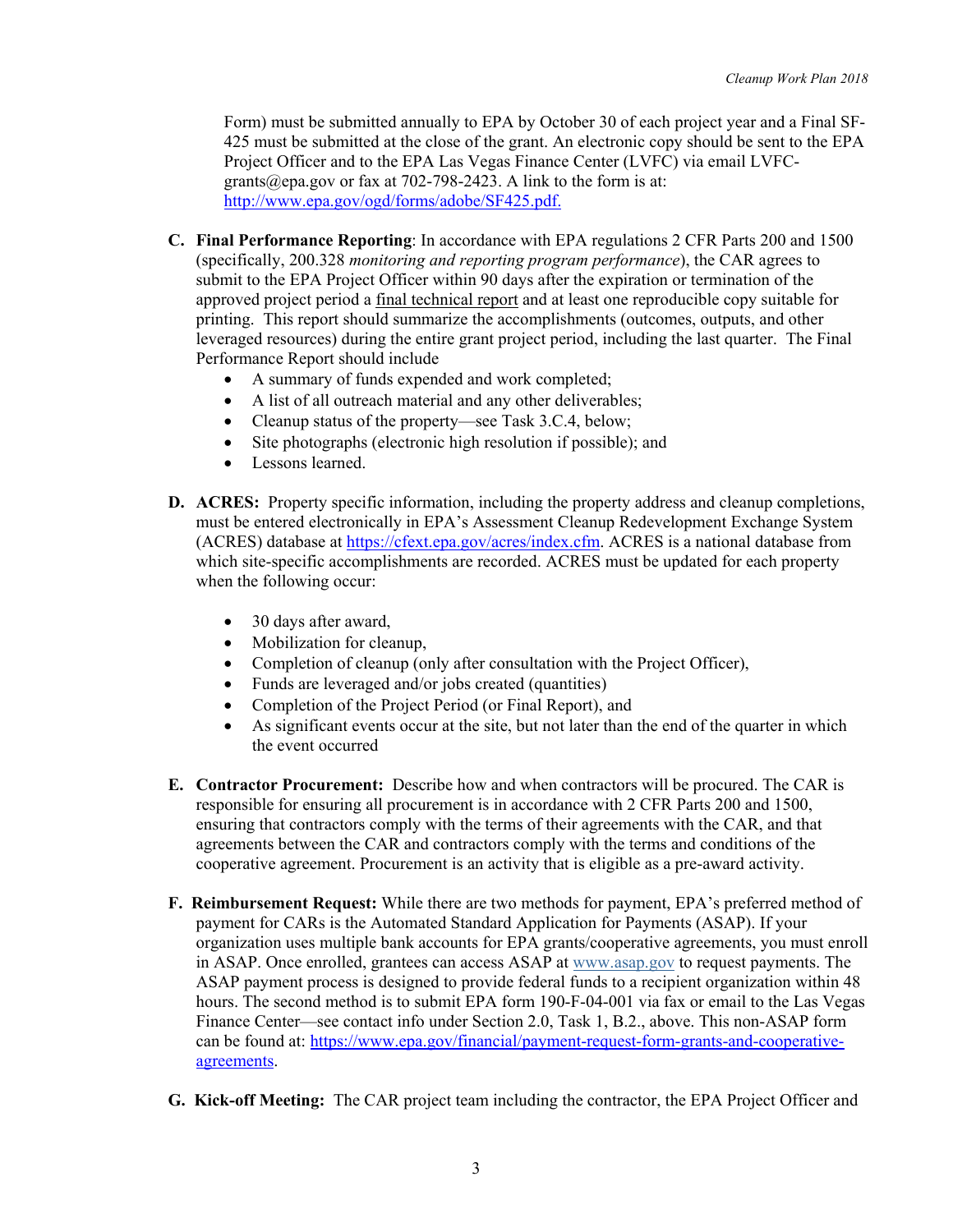State and other partners should participate in a project kick-off meeting to review the work plan and terms and conditions of the cooperative agreement. This is an opportunity to review roles, responsibilities, and schedule. The EPA Project Officer will review tools and resources that may be useful for you to implement your grant activities.

- **H. Travel:** EPA Region 4's Brownfields Program supports the use of grant funding for travel to local, state and national brownfields-related conferences. CARs may identify and budget for educational/training opportunities that enhance its program development. Travel to brownfields state association meetings, conferences or workshops provide valuable opportunities for networking which can lead to capacity building. EPA is aware of the benefits of this type of outreach travel in moving sites toward and achieving revitalization. Costs for necessary travel and transportation expenses, including local trips, are allowable programmatic costs. Please plan to attend the New Grantee workshop and the Southeast Regional Brownfields Conference in Birmingham, Alabama on September 26-28, 2018.
- I. **Administrative Costs:** Grant recipients may use up to five percent of the budget on administrative costs. Administrative costs are direct costs, including those in the form of salaries, benefits, contractual costs, supplies, and data processing charges, incurred to comply with most provisions of the Uniform Administrative Requirements, Cost Principles, And Audit Requirements for Federal Awards contained in 2 CFR 200 and 2 CFR Subpart E.

**Task 1 will be primarily conducted by**: (CAR should identify who in the project team is responsible for this task)

#### **TASK 2 COMMUNITY INVOLVEMENT/ ENGAGEMENT**

The CAR is required to develop a **Community Involvement** (CIP) describing processes, activities, and planned outreach materials necessary to implement the grant activities. The plan should describe your community and appropriate methods of seeking input, methods of communicating progress and education/information sharing for that particular community. The CIP should be consistent with the activities mentioned in your grant proposal and include the partners and community-based organizations that were identified in your proposal.

EPA encourages the CAR to begin developing the Plan as soon as possible. Development of a CIP is an eligible and appropriate pre-award activity and Attachment 4 is a resource for you to use entitled *Preparing Your Brownfields Community Plan: Involving Your Community*.

Community notification and a public meeting is required if the CAR develops a draft or final ABCA with EPA funding. The CAR is required to finalize the draft ABCA submitted with its cleanup grant proposal and make it available for additional public review and comment as part of its pre-cleanup activities. The CIP will describe the preparation of an administrative record and notification to the public of its availability for inspection at a location convenient to the targeted population and general public. The administrative record must contain the documents that form the basis for the selection and implementation of a cleanup plan. Documents in the administrative record shall include the ABCA, site investigation reports, the cleanup plan, cleanup standards used, responses to public comments, and verification that shows that cleanups are complete.

**Task 2 will primarily be conducted by**: (CAR should identify who in the project team is responsible for this task)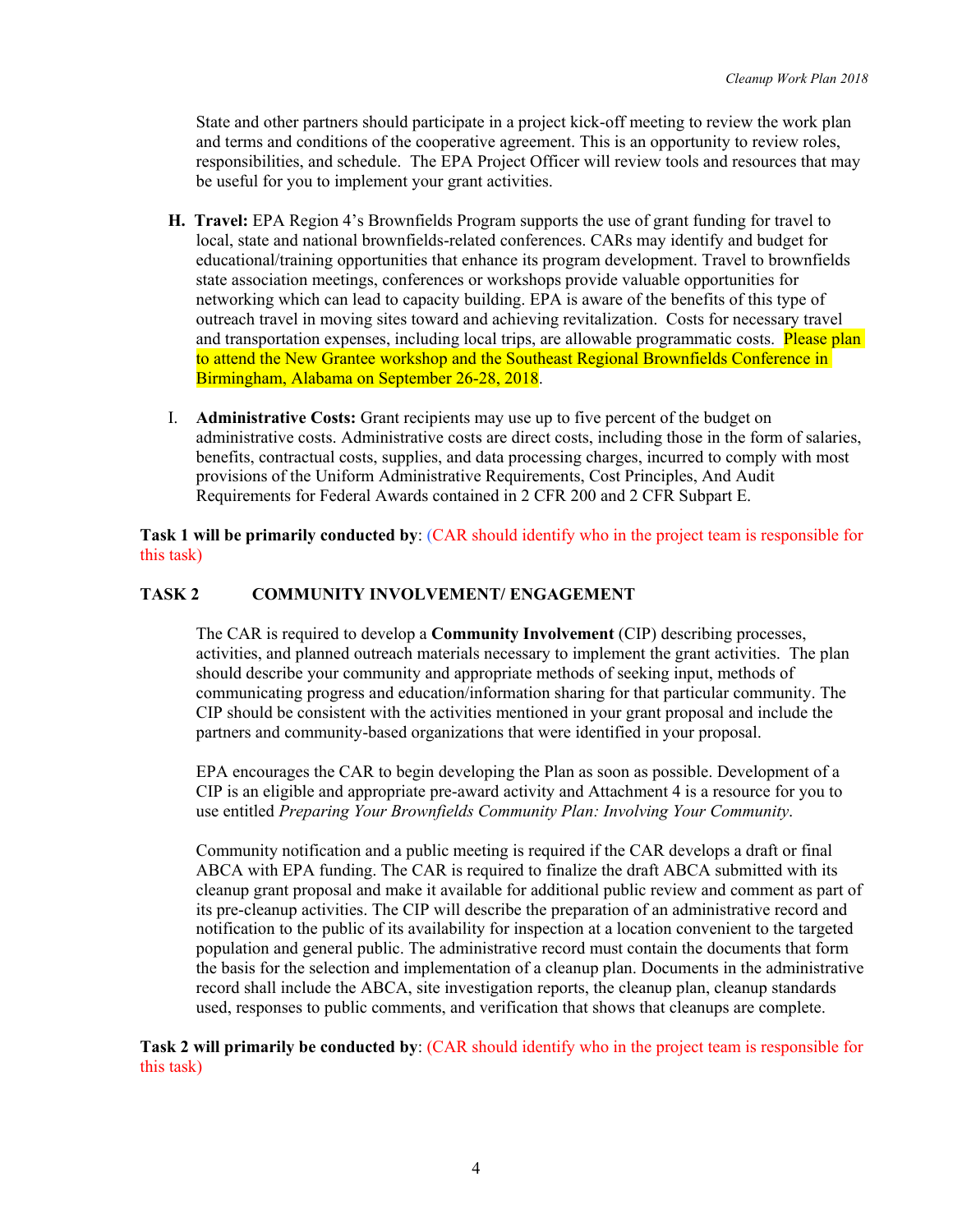#### **TASK 3 BROWNFIELDS CLEANUP PLANNING, IMPLEMENTATION AND COMPLETION**

This section of the work plan should describe the activities needed to clean up the brownfields identified in your cleanup grant proposal. This section must detail the strategy for sequencing the work to successfully complete the cleanup within the three-year project period.

#### **A. Site Characterization**

Although a Phase II Environmental Site Assessment or equivalent report must be completed prior to proposal submission, further limited site characterization may be necessary to finalize a draft report, refine cost estimates, meet state requirements or aid in remedy selection. If no other funding source can be leveraged for this activity, contact your EPA Project Officer to discuss the inclusion of assessment activities in your work plan. Describe those assessment activities in your work plan.

1. **Quality Assurance Project Plans (QAPPs):** When environmental samples are collected as part of any brownfields cooperative agreement, recipients shall have in place EPA- or Stateapproved QAPPs prior to sample collection. The QAPPs must be consistent with the EPA Region 4's *Instructions for the Preparation of Quality Assurance Project Plans for EPA Brownfields-Funded Projects in the Southeast* (Attachment 5). [Note: Costs incurred for sampling performed without an approved QAPP are not eligible for reimbursement.] Describe your plans to prepare the QAPP, if needed.

NOTE: Different requirements apply for lead based paint and asbestos assessment.

- 2. **Health & Safety Plans:** The CAR must also prepare and follow an OSHA-compliant Health and Safety Plan (HASP), and place a copy in the Cooperative Agreement file. CARs must also submit these to EPA and the State for the Brownfields project file. EPA approval of the HASP is not required.
- 3. **New!** Characterization/assessment activity must account for the potential presence of polychlorinated biphenyls (PCBs). Large equipment which contain PCBs or the status is unknown, such as capacitors and transformers, which are not in use should be categorized as a recognized environmental conditional (REC) due to the material threat of a future release to the environment and included in the cleanup actions for the site. For such equipment still in use, the environmental professional should make inquiries into its PCB content status and future use for the equipment. Such inquiries include, but are not limited to, questioning the future use/need for the equipment, the age of the equipment, and the PCB status of the equipment if not stated. If identified as RECs, or if a piece of PCB containing equipment is still active, cleanup planning and activities should address the management of this equipment, as required under 40 CFR 761.

#### **B. Cleanup Planning**

CARs may conduct cleanup planning activities to evaluate and select appropriate remediation strategies. Describe your plans to prepare any ABCA or equivalent State-required document that describes the findings of the assessments and presents an evaluation of cleanup alternatives. The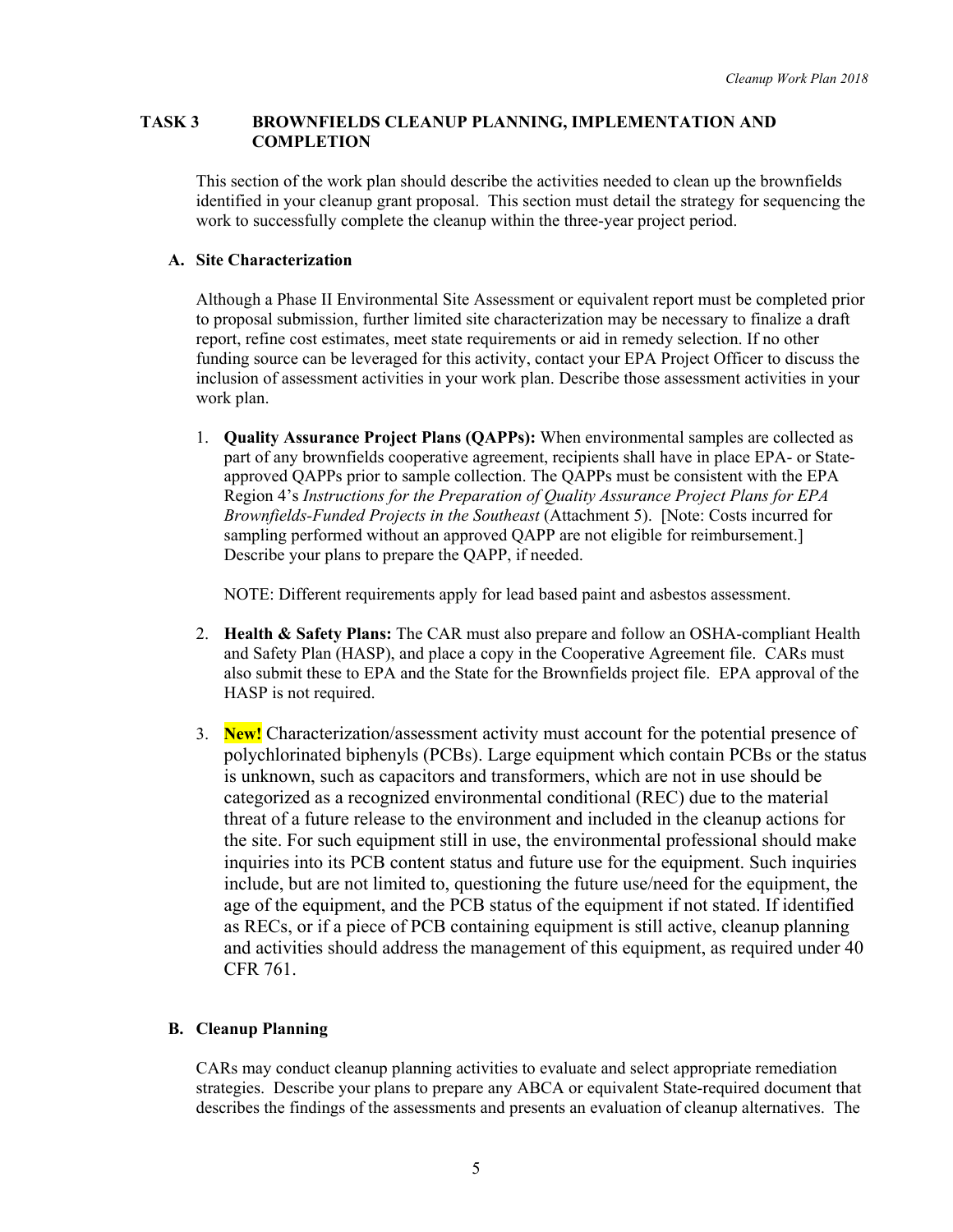ABCA is a useful communication tool for the public, and review by the State VCP project manager will help ensure that your cleanup plans will ultimately be acceptable to the State. All draft ABCAs submitted in draft form as part of the cleanup grant proposal must be made final. It is EPA's intent that documents generated to meet the state's VCP requirements can serve to meet EPA's needs provided they cover the same elements and include the necessary information below.

The final ABCA or its equivalent must include:

- 1. Information about the site and contamination issues (i.e. exposure pathways, identification of contaminants, contaminant levels and contaminant sources, source volume or other estimates as needed to compare relative costs between remedies);
- 2. Identification of the contaminants of concern;
- 3. A summary of cleanup/protectiveness standards, applicable laws and regulations;
- 4. A description of the alternatives considered;
- 5. Assessment of the effectiveness, implementability, and the cost of each alternative. As part of the evaluation of effectiveness, discuss whether/how each alternative would achieve cleanup standards, would comply with applicable laws and regulations, and the resilience of each alternative considering reasonably foreseeable changing climate conditions (e.g., sea level rise, increased frequency and intensity of flooding and/or extreme weather events, etc.);
- 6. A comparative analysis of the alternatives, including no action. For cleanup of brownfield petroleum-only sites, an analysis of cleanup alternatives must consider a range of proven cleanup methods;
- 7. A consideration of each alternatives ability to reduce greenhouse gas discharges, reduce energy use or employ alternative energy sources, reduce volume of wastewater generated/disposed, reduce volume of materials taken to landfills, and recycle and re-use materials generated during the cleanup process to the maximum extent practicable; and,
- 8. The selected or proposed alternative.

Institutional controls (ICs) are administrative or legal mechanisms that help minimize the potential for human exposure to contamination or protect the integrity of a remedy. While it is EPA's desire to see every site cleaned up to a level that requires no further action, for some sites it may not be practical. Several layers of mechanisms are often needed to achieve an institutional control objective. Zoning changes, easements, deed restrictions, etc. generally require both State and local mechanisms and approvals. Property transfers and/or property development often cannot occur until these controls are in place. Work closely with the State for the approvals.

#### **C. Implementation of Cleanup Activities**

Describe your plans to implement the select alternative in the ABCA. Describe how the CAR shall ensure the adequacy of the cleanup in protecting human health and the environment as it is implemented. CARs are required to protect all nearby populations, including sensitive populations in the targeted community from contaminants during cleanup work conducted on brownfield sites under this grant. Activities include implementing procedures necessary to mitigate any potential exposure from the contamination.

#### **1. Federal Cross-Cutting Requirements**

The recipient must comply with Federal cross-cutting requirements. These requirements include but are not limited to OSHA Worker Health & Safety Standard 29 CFR 1910.120; National Historic Preservation Act; Endangered Species Act; and Permits required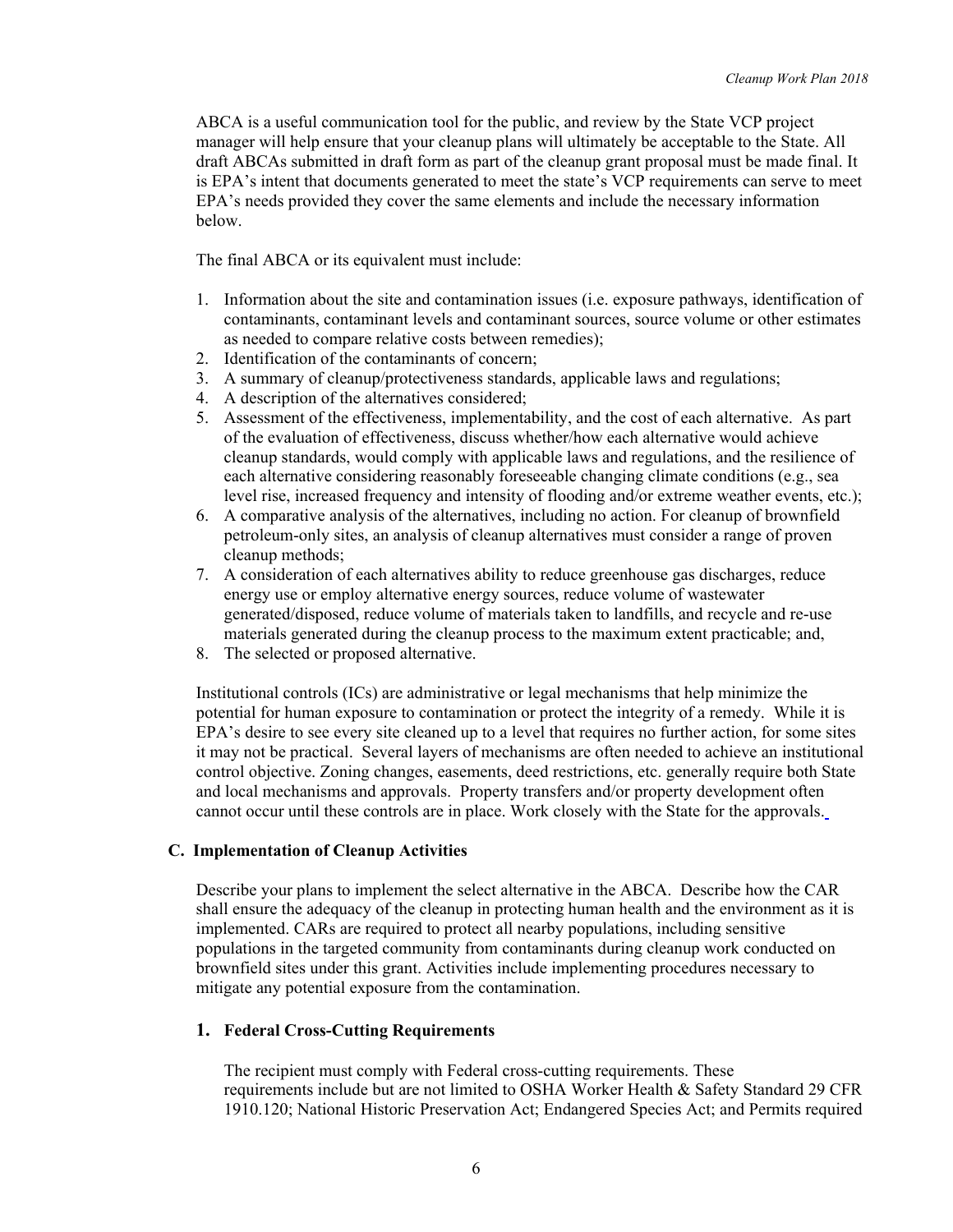by Section 404 of the Clean Water Act; Executive Order 11246, Equal Employment Opportunity, and implementing regulations at 41 CFR 60-4; Contract Work Hours and Safety Standards Act, as amended (40 USC § 327-333) the Anti-Kickback Act (40 USC § 276c) and Section 504 of the Rehabilitation Act of 1973 as implemented by Executive Orders 11914 and 11250.

#### 2**. Other Applicable Federal and State Laws**

Cleanups performed in whole or in part with EPA funds must also comply with all applicable federal and state laws, including the Davis-Bacon Act which requires payment of the prevailing wage rate for construction projects, including cleanup activities. The Davis-Bacon Act also requires reporting, self-monitoring by the CAR, and other requirements. The Davis-Bacon Act applies to all construction, alteration, and repair contracts and sub-contracts awarded with EPA grant funds. Recent and applicable wage rates from the U.S. Department of Labor must be incorporated into construction, alteration, and repair solicitation and contracts.

Consult the U.S. Department of Labor website to ensure all responsibilities are understood: [https://www.dol.gov/whd/programs/dbra/.](https://www.dol.gov/whd/programs/dbra/)

#### **3. Greener Cleanups**

Describe any actions that will be taken to ensure a greener cleanup. Assessing and cleaning up contaminated land protects human health and the environment and enables communities to pursue future beneficial reuse of these properties. Cleaning up sites can be viewed as "green" from the perspective of the cleanup improving environmental and public health conditions. However, cleanup activities use energy, water, and other material resources to achieve cleanup objectives. EPA has developed tools and case studies to help alleviate the environmental footprint of cleanup actions. More information can be found at the following web link: [https://www.epa.gov/greenercleanups.](https://www.epa.gov/greenercleanups)

#### **4. Completion of Cleanup Activities**

Recipients shall ensure that the successful completion of the cleanup is properly documented. This must be described in the final technical report. A brownfields cleanup is considered to be complete when it is certified as clean or designated for no further action (NFA), which is usually provided by the State environmental agency. The CA recipient or property owner, in conjunction with a Qualified Environmental Professional may, in some cases, document that onsite work is finished. This latter option is atypical, as documentation is usually provided by the State. This documentation needs to be included as part of the administrative record. In the event of an incomplete cleanup, the recipient shall ensure that the site is secure and notify the appropriate state agency and the EPA Project Officer to ensure an orderly transition should additional activities become necessary.

**Task 3 will primarily be conducted by:** (CAR should identify who in the project team is responsible for this task)

**Modify with other eligible work plan tasks as needed, especially those identified in your cleanup grant proposal.** 

#### **3.0 SCHEDULE**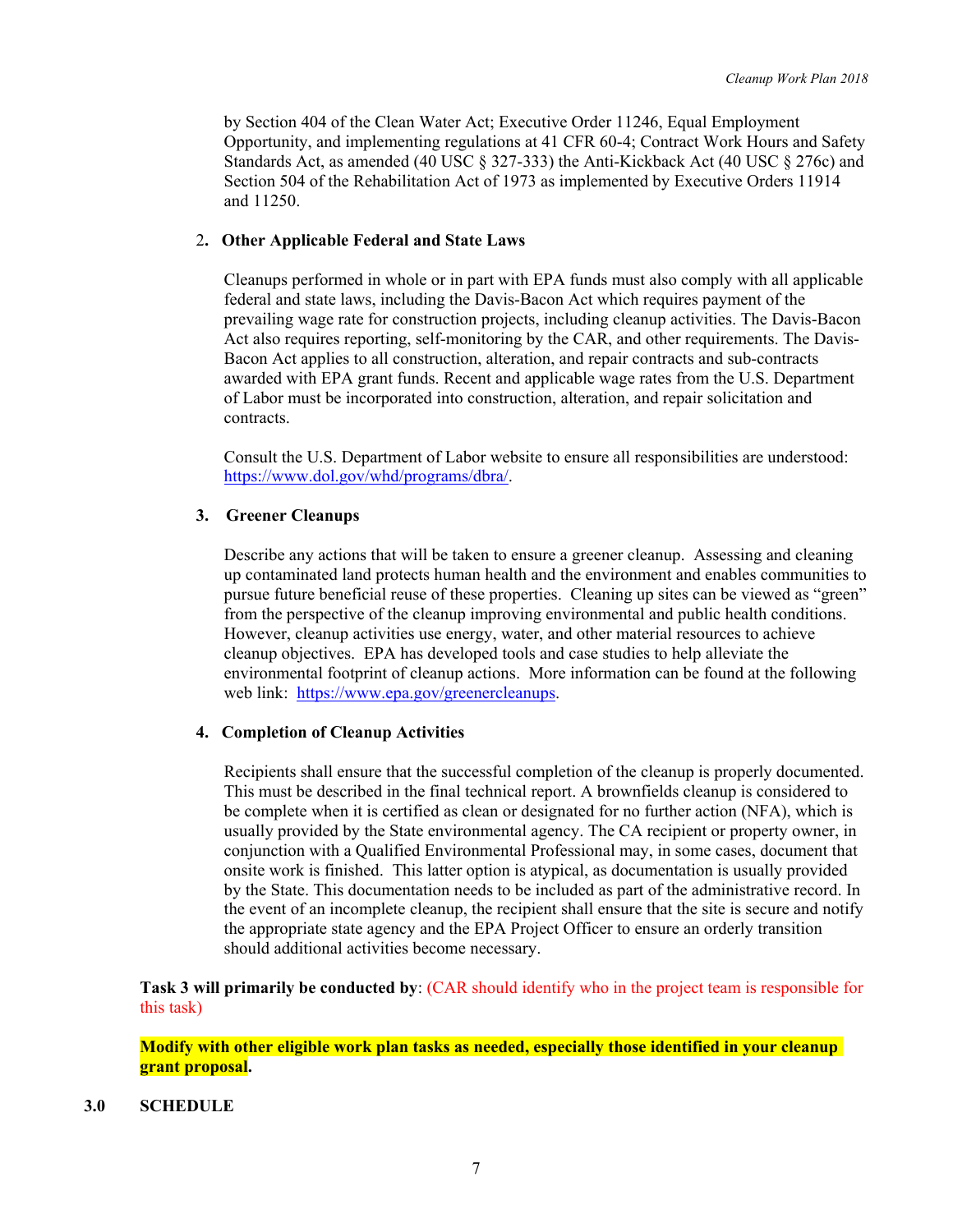Attachment 2 provides an example table with a detailed guideline for schedule development. Several tasks run concurrently so you may choose to use a Gantt chart or other scheduling software tool that can assist in scheduling. Be sure to include sufficient time for management or governing board approvals as may be necessary at critical points in the project. Schedule development should be discussed with the EPA Project Officer.

#### ATTACHMENTS

- 1. Task-by-Task Budget Table
- 2. Schedule of Activities and Deliverables
- 3. Quarterly Report Template
- 4. Community Involvement Plan (CIP)
- 5. Instructions for the Preparation of Quality Assurance Project Plans for EPA Brownfields-Funded Projects in the Southeast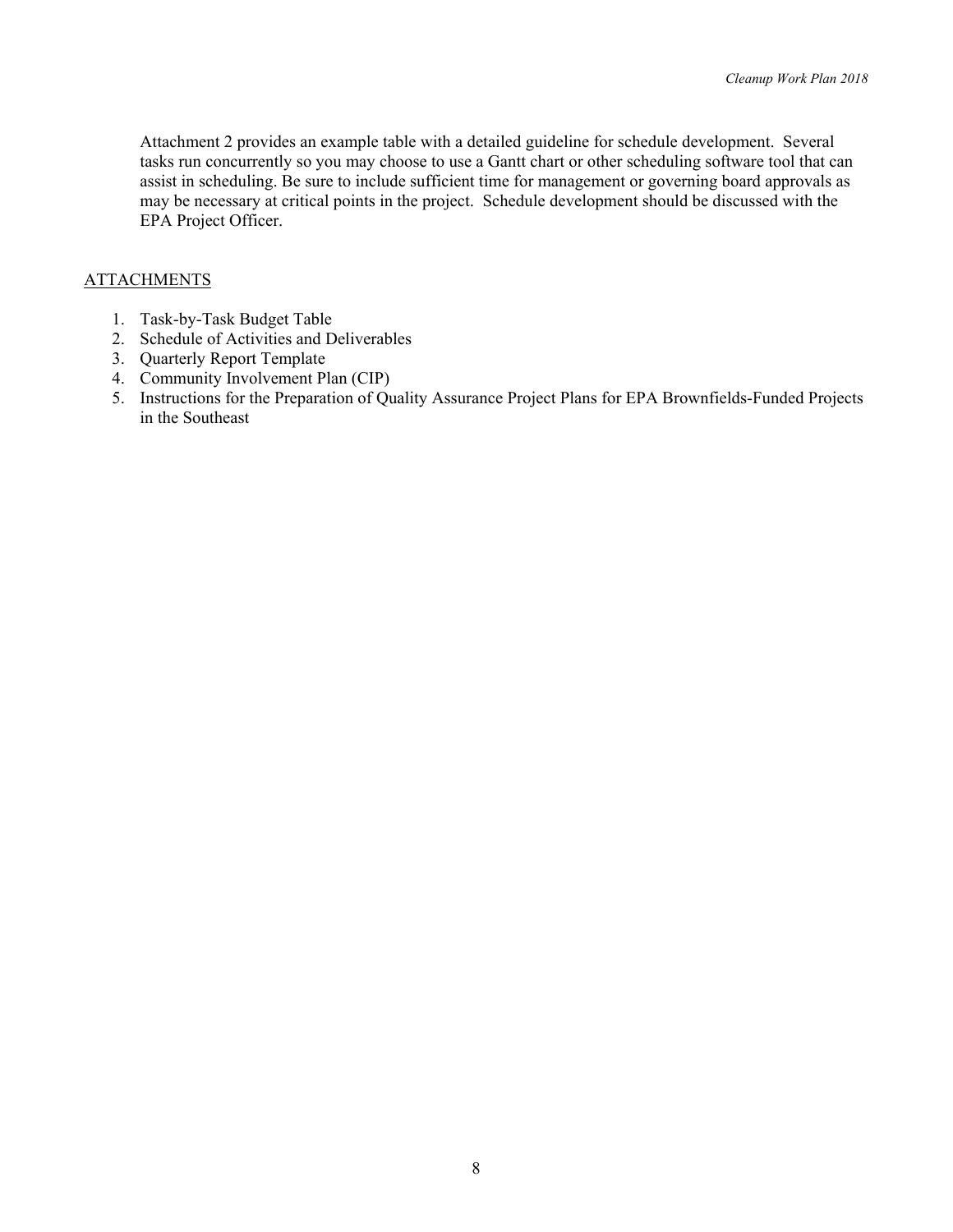### **Attachment 1 Budget Table for Work Plan Tasks**

Present your budget and ensure it is consistent with Standard Form 424A and your work plan tasks. Include the required 20% cost share, unless you were granted a waiver. Costs should reflect the total amount of funding awarded and correlate with the tasks described in the work plan narrative. CARs receiving both hazardous substance and petroleum funding should provide two separate budget tables, or two separate line items within one budget table which distinguish hazardous substance funds from petroleum funds. If personnel costs are part of the approved budget, the level of effort related to the tasks should be described in the work plan. This is an example budget table below and you may have different tasks.

| <b>Budget</b><br><b>Categories</b> | <b>Project Tasks</b>                                |                                                   |                                                       |                                |                                      |              |
|------------------------------------|-----------------------------------------------------|---------------------------------------------------|-------------------------------------------------------|--------------------------------|--------------------------------------|--------------|
| (Programmatic<br>costs only)       | Task 1<br>Project<br>Management<br>and<br>Reporting | Task 2<br>Community<br>Involvement/<br>Engagement | Task 3A<br><b>Additional Site</b><br>Characterization | Task 3B<br>Cleanup<br>Planning | Task 3C<br>Cleanup<br>Implementation | <b>Total</b> |
| Personnel                          |                                                     |                                                   |                                                       |                                |                                      |              |
| Fringe Benefits                    |                                                     |                                                   |                                                       |                                |                                      |              |
| $T$ ravel $1$                      |                                                     |                                                   |                                                       |                                |                                      |              |
| Equipment <sup>2</sup>             |                                                     |                                                   |                                                       |                                |                                      |              |
| <b>Supplies</b>                    |                                                     |                                                   |                                                       |                                |                                      |              |
| Contractual <sup>3</sup>           |                                                     |                                                   |                                                       |                                |                                      |              |
| Other - specify                    |                                                     |                                                   |                                                       |                                |                                      |              |
| <b>Total EPA</b><br><b>Funding</b> |                                                     |                                                   |                                                       |                                |                                      |              |
| Cost Share <sup>4</sup>            |                                                     |                                                   |                                                       |                                |                                      |              |
| <b>Total Budget</b>                |                                                     |                                                   |                                                       |                                |                                      |              |

<sup>1</sup> Travel to brownfields-related training conferences is an acceptable use of these grant funds.

 $2$  EPA defines equipment as items that cost \$5,000 or more with a useful life of more than one year. Items costing less than \$5,000 are considered supplies.

<sup>3</sup> The CAR must comply with the procurement procedures contained in 2 CFR 200 and/or 1500.

<sup>4</sup> If receiving a cost share waiver this can be omitted.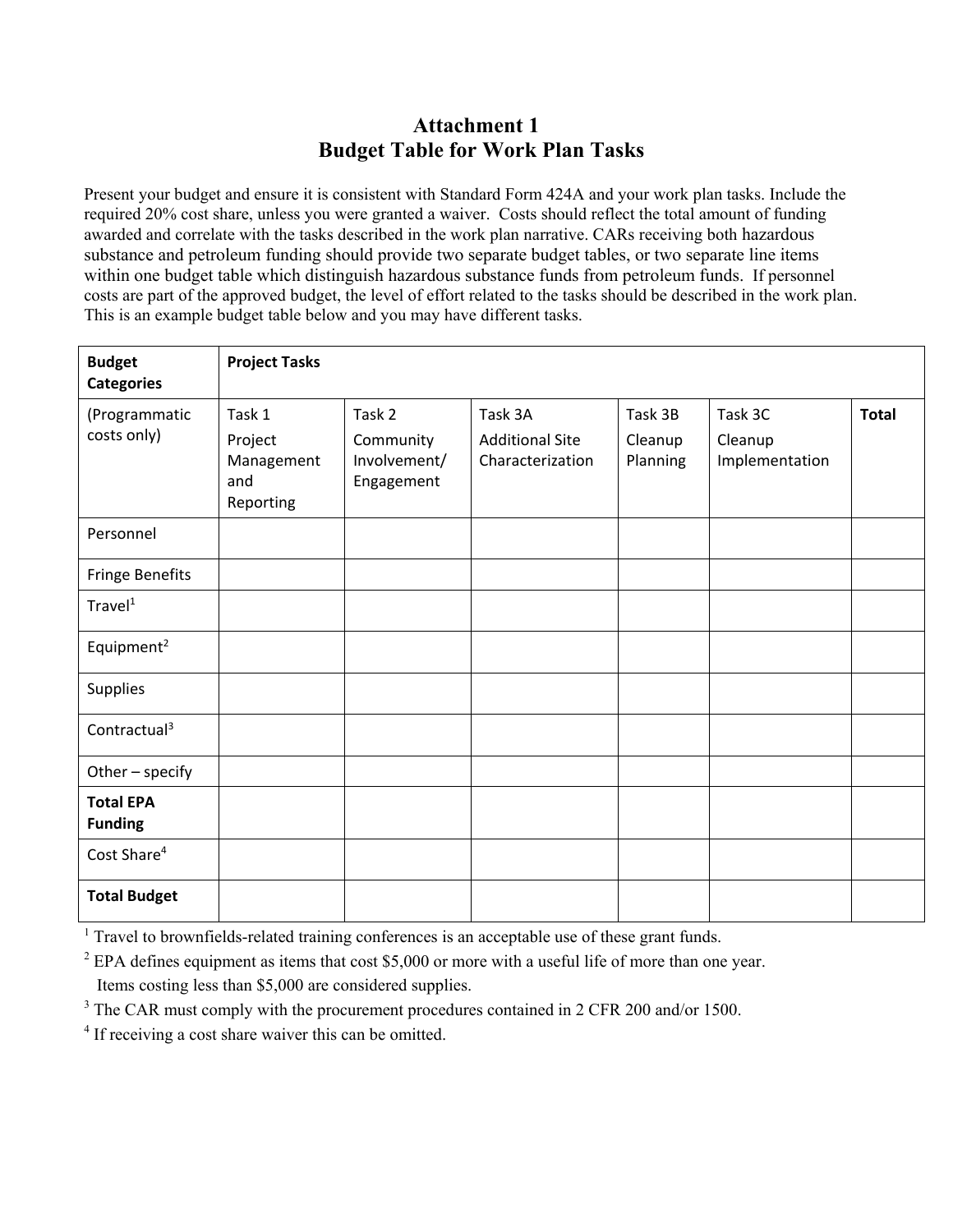### **Attachment 2 Schedule of Activities and Deliverables**

The CAR should use this format for planning their grant activities, but can make modifications as needed appropriate for the project. Consider starting procurement early and conducting community engagement activities throughout the three years. Projects with at least 35% of the funds expended on eligible tasks after 18 months are well positioned to spend all funds by the end of the project period.

|                   |                         | <b>Time and Actions from Notice of Selection</b>                                                            |
|-------------------|-------------------------|-------------------------------------------------------------------------------------------------------------|
|                   | 0 month                 | Notice of Selection: April 2018                                                                             |
| Pre-Award         | 0-3 months              | -CAR completes required grant award documents and submits to EPA                                            |
|                   |                         | EPA works with CAR to finalize draft work plan (by July 2018)                                               |
|                   | 2-4 months              | -CAR may conduct pre-award activities such as drafting the Community Involvement                            |
|                   | 3-4 months              | Plan and issuing consultant RFP<br>EPA executes grant award                                                 |
|                   |                         |                                                                                                             |
|                   |                         | Time and Actions from Award/Project Start                                                                   |
|                   | 0 months                | Grant award                                                                                                 |
|                   | $0-3$ months            | -RFP for contractor procurement is finalized<br>-ACRES Training                                             |
|                   | 1-4 months              | -Consultant contract executed and contractor on-board                                                       |
|                   |                         | -Kick-off meeting held with Contractor, EPA, State and others on the Project Team                           |
|                   |                         | -Complete Community Engagement Plan                                                                         |
|                   |                         | -Plan First Public Meeting<br>-ACRES Entry                                                                  |
|                   | January 30,             | -Quarterly Report 1 is due 30 days after 1 <sup>st</sup> quarter ends                                       |
| Year <sub>1</sub> | 2019                    | -Reimbursement Request Submitted                                                                            |
|                   | $\overline{4-8}$ months | -Develop QAPP and submit to EPA/State for approval                                                          |
|                   |                         | -Conduct Limited Site Characterization                                                                      |
|                   |                         | -Host Public Meeting                                                                                        |
|                   | $7 - 8$ months          | -Finalize ABCA                                                                                              |
|                   |                         | -Provide Public with Opportunity to Review ABCA                                                             |
|                   | April 30, 2019          | -Quarterly Report 2 is due 30 days after 2 <sup>nd</sup> quarter ends                                       |
|                   |                         | -Reimbursement Request Submitted                                                                            |
|                   | <b>July 30, 2019</b>    | -Quarterly Report 3 is due 30 days after $3^{rd}$ quarter ends                                              |
|                   |                         | -Reimbursement Request Submitted.                                                                           |
|                   | 8-12 months             | Initiate Cleanup                                                                                            |
|                   | October 30,             | -Quarterly Report 4 is due 30 days after 4 <sup>th</sup> quarter ends                                       |
|                   | 2019                    | -Reimbursement Request Submitted<br>-Disadvantaged Business Enterprise (DBE) due with this quarterly report |
|                   |                         | -Submit SF-425 (Federal Financial Report)                                                                   |
|                   | January 30,             | -Quarterly Report 5 is due 30 days after 5 <sup>th</sup> quarter ends                                       |
|                   | 2020                    | -Reimbursement Request Submitted                                                                            |
|                   | 18 months               | Half of 3-year grant is complete. Check-in with EPA/State for any modifications to                          |
| Year <sub>2</sub> |                         | work plan budget or scope of work.                                                                          |
|                   |                         | -Make sure accomplishments to date are in ACRES.                                                            |
|                   |                         | -35% of funds should be expended by this time.                                                              |
|                   | April 30, 2020          | -Quarterly Report 6 is due 30 days after $6th$ quarter ends                                                 |
|                   |                         | -Reimbursement Request Submitted                                                                            |
|                   |                         | -DBE due with this quarterly report                                                                         |
|                   | <b>July 30, 2020</b>    | -Quarterly Report 7 is due 30 days after $7th$ quarter ends                                                 |
|                   |                         | -Reimbursement Request Submitted                                                                            |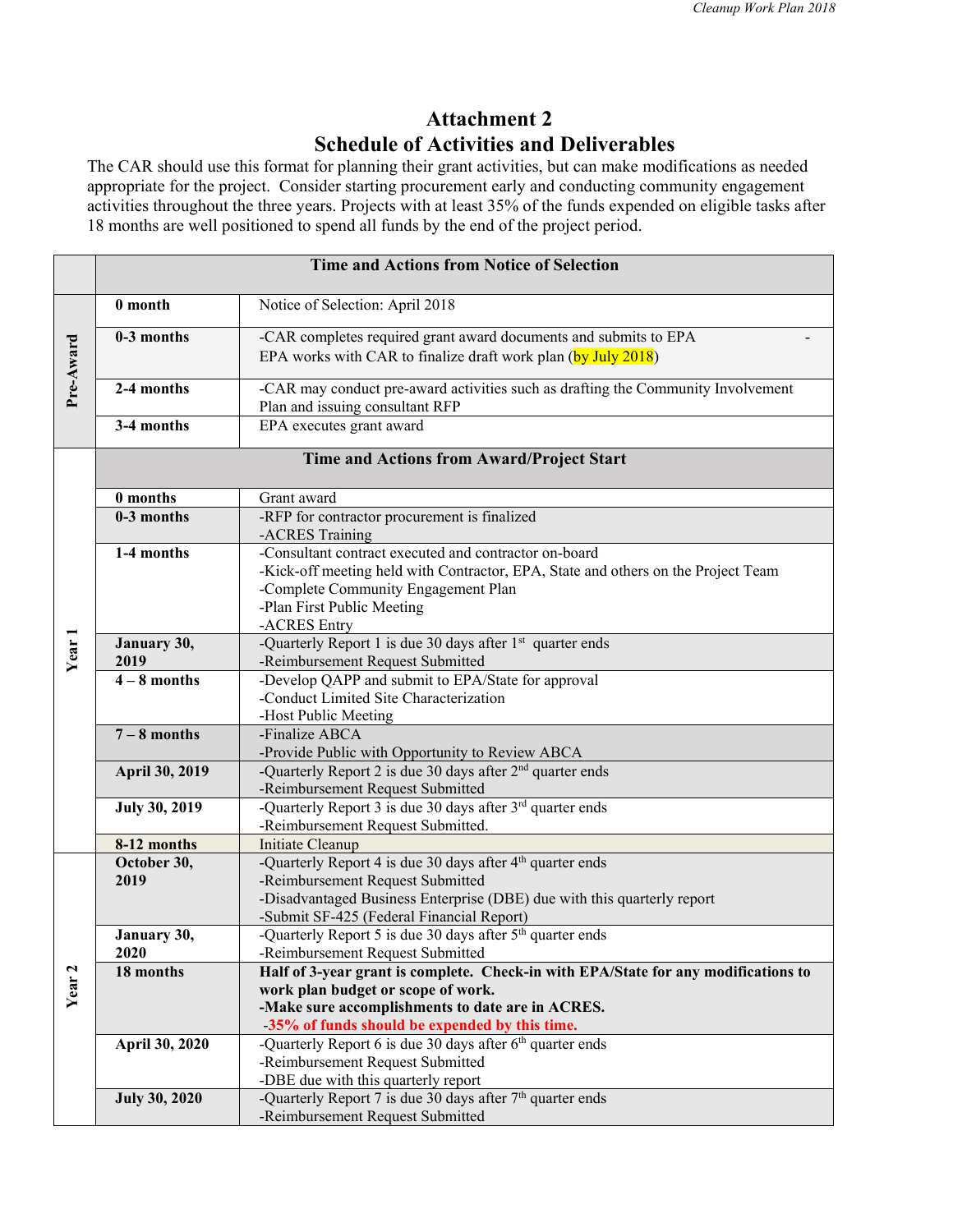| Ongoing             |                      | -Participate in regularly scheduled planning/status calls with Project Team<br>-Conduct and build on Community Engagement activities<br>-Identify financial commitments, developers, etc.<br>-Continue to leverage dollars |
|---------------------|----------------------|----------------------------------------------------------------------------------------------------------------------------------------------------------------------------------------------------------------------------|
|                     |                      |                                                                                                                                                                                                                            |
|                     | October 30,          | -Quarterly Report 8 is due 30 days after 8 <sup>th</sup> quarter ends                                                                                                                                                      |
|                     | 2020                 | -Reimbursement Request Submitted.                                                                                                                                                                                          |
|                     |                      | -DBE due with this quarterly report                                                                                                                                                                                        |
|                     |                      | -Submit SF-425 (Federal Financial Report)                                                                                                                                                                                  |
|                     | January 30,          | -Quarterly Report 9 is due $3\overline{0}$ days after 9 <sup>th</sup> quarter ends                                                                                                                                         |
|                     | 2021                 | -Reimbursement Request Submitted                                                                                                                                                                                           |
|                     | 30 months            | 6 months remain on the grant; Start winding down activities in preparation for grant                                                                                                                                       |
|                     |                      | closing                                                                                                                                                                                                                    |
|                     | April 30, 2021       | -Quarterly Report 10 is due 30 days after $10th$ quarter ends                                                                                                                                                              |
|                     |                      | -Reimbursement Request Submitted.                                                                                                                                                                                          |
|                     | <b>July 30, 2021</b> | -Quarterly Report 11 is due 30 days after 11 <sup>th</sup> quarter ends                                                                                                                                                    |
|                     |                      | -Reimbursement Request Submitted                                                                                                                                                                                           |
|                     | Prior to close-      | -Make sure all work has been entered in ACRES;                                                                                                                                                                             |
|                     | out                  | -Prepare and Submit Final Cleanup Report.                                                                                                                                                                                  |
| Year 3 and closeout |                      | -Enter cleanup completion in ACRES if an NFA letter or equivalent has been issued.                                                                                                                                         |
|                     | 35 months            | Reconcile accounts; collect remaining invoices for submission; gather deliverables for                                                                                                                                     |
|                     |                      | final close-out report                                                                                                                                                                                                     |
|                     | September 30,        | Grant project/budget period closes; no further costs can be incurred after final date                                                                                                                                      |
|                     | 2021                 |                                                                                                                                                                                                                            |
|                     | 37 months            | -Quarterly Report 12 is due 30 days after 12 <sup>th</sup> quarter ends; May serve as Final Close-out                                                                                                                      |
|                     |                      | -Report if all project documentation is complete and ready. If so, then it is due 90 days                                                                                                                                  |
|                     |                      | after project period ends.                                                                                                                                                                                                 |
|                     |                      | -DBE report due with this quarterly report.                                                                                                                                                                                |
|                     | $37 - 39$ months     | Submit final request for reimbursement with Final FFR (Standard Form 425)                                                                                                                                                  |
|                     |                      | All Close-out documentation and final deliverables due within 90 days project end date.                                                                                                                                    |

- Quarterly reports are due 30 days after the end of each quarter: Jan 30, April 30, July 30 and Oct 30.
- ACRES data should be entered with each project phase and after significant work completion.
- Draw down expended funds at least quarterly or more frequently as expenditures warrant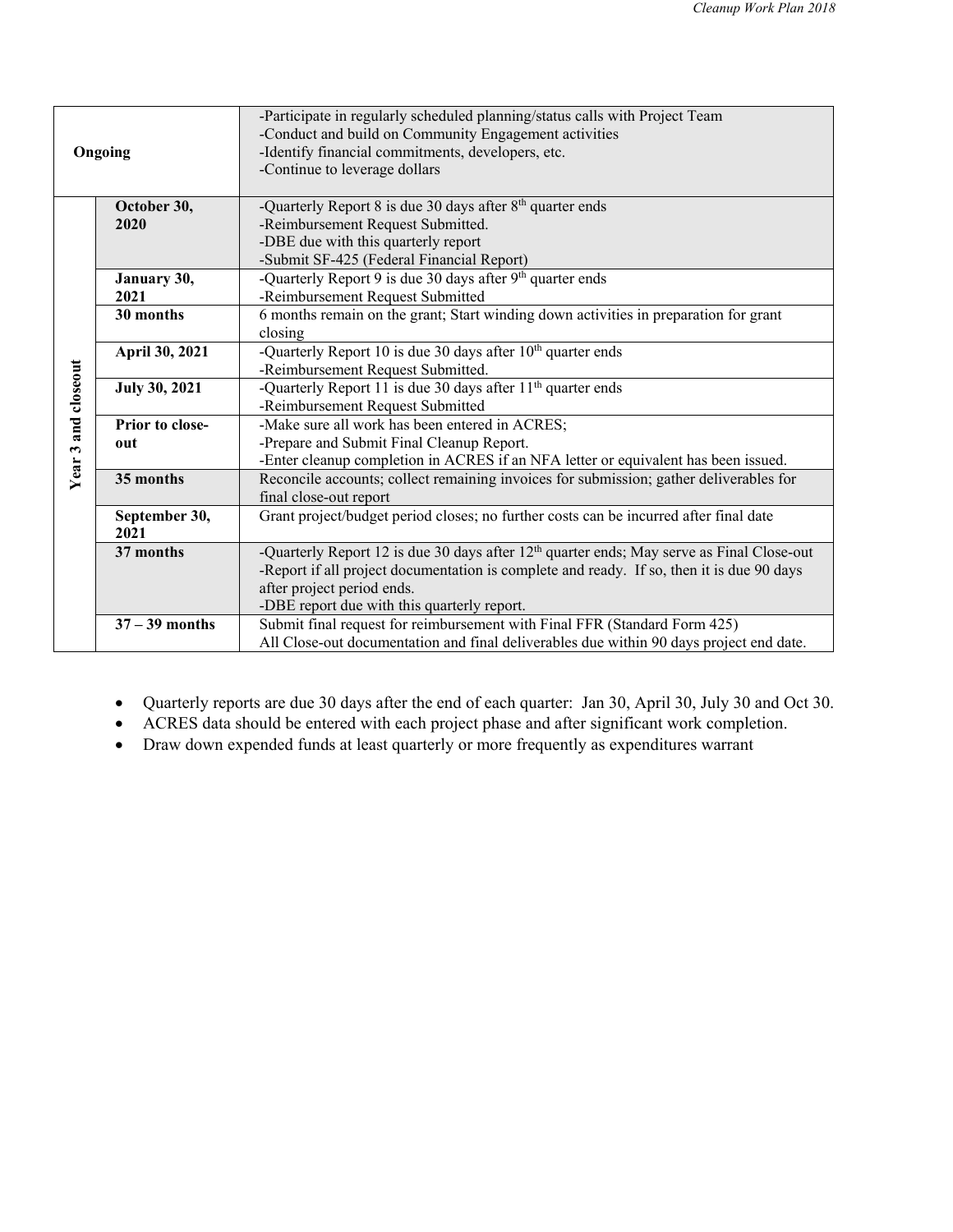### **Attachment 3 Example Quarterly Report Template**

This is the suggested format the CAR can use to provide your EPA Project Officer with your quarterly report. Include property names and other details in the appropriate task description of accomplishments. Be descriptive with your reporting.

| <b>CAR Name:</b><br>Cooperative Agreement Number:<br>Date Quarterly Report Submitted:<br>Quarterly Report Number:                                                                                                                     |                                                                |                                    |                   |
|---------------------------------------------------------------------------------------------------------------------------------------------------------------------------------------------------------------------------------------|----------------------------------------------------------------|------------------------------------|-------------------|
| <b>Task 1: Project Management and Reporting</b>                                                                                                                                                                                       |                                                                |                                    |                   |
| <b>Subtask / Activity</b>                                                                                                                                                                                                             | Deliverable/<br><b>Outputs / Milestone</b>                     | <b>Target</b><br>Date <sup>1</sup> | Lead<br>Party     |
| A. Assemble internal team, including technical, financial,<br>managerial. Establish project schedule.                                                                                                                                 | Team established,<br>agreement written.<br>Schedule developed. | Qtr. 1                             | PM, team          |
| B. Prepare bid documents for procuring contractor support.                                                                                                                                                                            | Bid package<br>complete.                                       | Qtr. 1                             | City<br>Engineer  |
| C. Select contractor.                                                                                                                                                                                                                 | Contractor selected                                            | Qtr. 2                             | <b>PM</b>         |
| D. Kick-off meeting held.                                                                                                                                                                                                             | Kick-off meeting<br>complete                                   | Qtr. 2                             | Team              |
| E. Grant Project Reporting                                                                                                                                                                                                            | <b>Quarterly Progress</b>                                      |                                    | <b>PM</b>         |
| a. Quarterly Progress Reports to EPA & State<br>b. Final Grant Reporting                                                                                                                                                              | Reports (10 days<br>after end of qtr.)                         |                                    | PM, team          |
| F. Attend New Grantee Workshop<br>G. Attend Local, State and National Brownfields Conferences                                                                                                                                         | <b>Final Report</b><br>(90 days after grant)                   |                                    | <b>PM</b>         |
| <b>Cost Estimates for Task 1:</b>                                                                                                                                                                                                     |                                                                |                                    |                   |
| Actual Accomplishments and Progress Reporting for <i>(fill in the blank)</i> Reporting Period: Use this area to provide a<br>description of the progress made during the reporting period for this task. Be detailed and descriptive. |                                                                |                                    |                   |
| <b>Task 2: Community Involvement/Engagement</b>                                                                                                                                                                                       |                                                                |                                    |                   |
| <b>Subtask / Activity</b>                                                                                                                                                                                                             | <b>Deliverable/ Outputs</b><br>/ Milestone                     | <b>Target</b><br>Date              | <b>Lead Party</b> |
| A. Setup Information Repository for Public Information                                                                                                                                                                                | Files made publicly<br>available.                              | Qtr. 1                             | PM, team          |
| B. Community Engagement Plan Developed                                                                                                                                                                                                | Assessment complete,<br>part of Plan.                          | Qtr. 1                             | Team              |
| C. Media, Electronic & Social Networking Systems Updated                                                                                                                                                                              | Plan complete.                                                 | Qtr. 1                             | Contractor        |
| D. Meetings to describe project/schedule and/or updates<br>Kick-off meeting                                                                                                                                                           | Radio, TV, flyers<br>newspaper, etc.                           | Every Qtr.                         | Team              |
| Update after final Phase II ESA<br><b>Draft and Final ABCA</b><br>Mobilization                                                                                                                                                        | Meetings conducted.                                            | Qtrs.:<br>2,<br>4,<br>8,<br>10     | PM, Team          |

<span id="page-13-0"></span> $\overline{a}$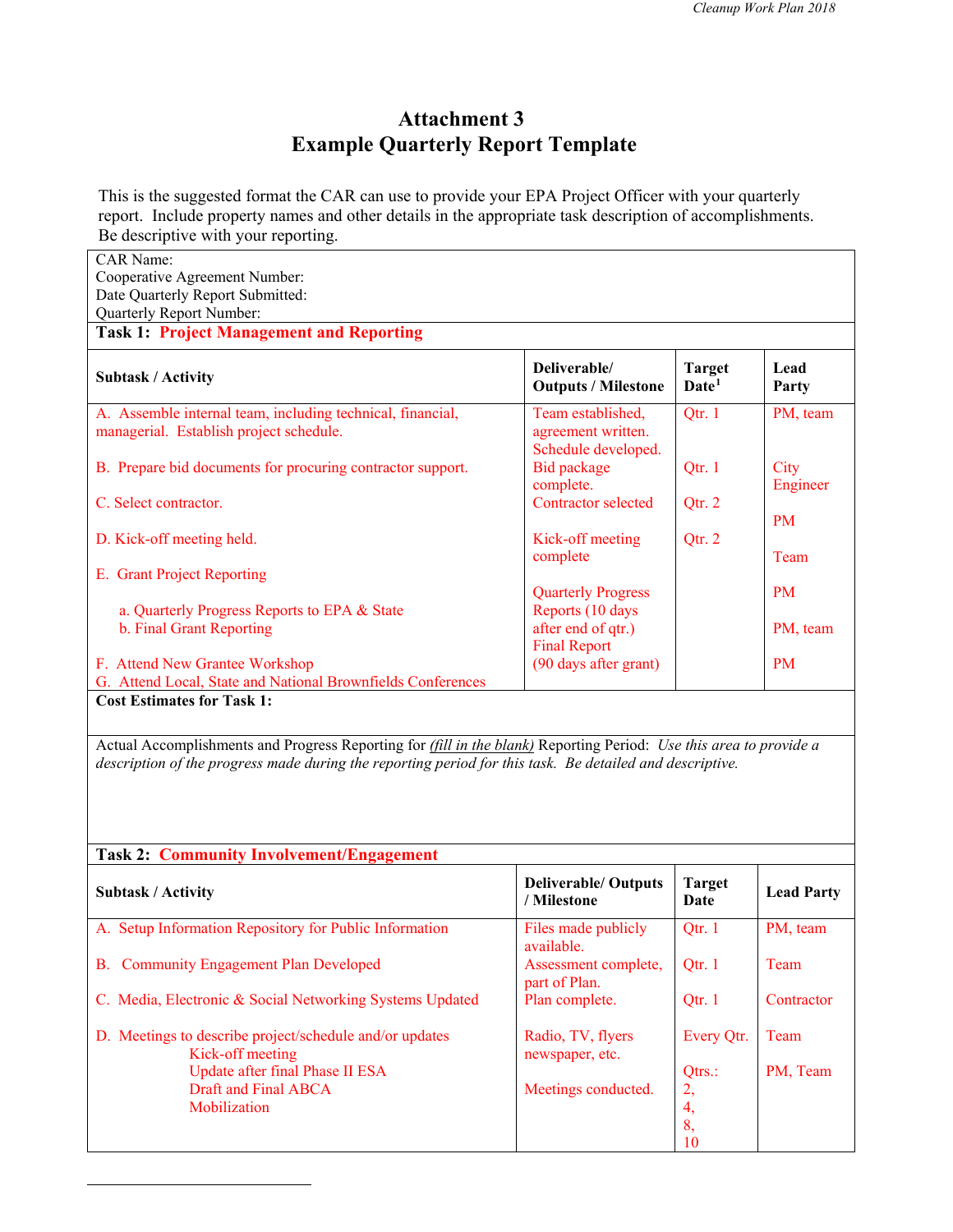|                                                                                                                                                                                                                                                           | Actual Accomplishments and Progress Reporting for <i>(fill in the blank)</i> period: Use this area to provide a description of |                       |               |               |
|-----------------------------------------------------------------------------------------------------------------------------------------------------------------------------------------------------------------------------------------------------------|--------------------------------------------------------------------------------------------------------------------------------|-----------------------|---------------|---------------|
| the progress made during the reporting period for this task. Be detailed and descriptive.                                                                                                                                                                 |                                                                                                                                |                       |               |               |
|                                                                                                                                                                                                                                                           |                                                                                                                                |                       |               |               |
| <b>Task 3A: Additional Site Characterization</b>                                                                                                                                                                                                          |                                                                                                                                |                       |               |               |
|                                                                                                                                                                                                                                                           |                                                                                                                                |                       |               |               |
| <b>Subtask / Activity</b>                                                                                                                                                                                                                                 | Deliverable/<br><b>Outputs / Milestone</b>                                                                                     | <b>Target</b><br>Date |               | Lead<br>Party |
| A. Final Phase II ESA                                                                                                                                                                                                                                     |                                                                                                                                |                       |               |               |
| Generic QAPP                                                                                                                                                                                                                                              |                                                                                                                                |                       |               |               |
| <b>Site Specific QAPPs</b>                                                                                                                                                                                                                                |                                                                                                                                |                       |               |               |
| <b>Cost Estimates for Task 3:</b><br>(include cost estimates here)                                                                                                                                                                                        |                                                                                                                                |                       |               |               |
| Actual Accomplishments and Progress Reporting for (fill in the blank) period: Use this area to provide a description of                                                                                                                                   |                                                                                                                                |                       |               |               |
| the progress made during the reporting period for this task. Be detailed and descriptive.                                                                                                                                                                 |                                                                                                                                |                       |               |               |
|                                                                                                                                                                                                                                                           |                                                                                                                                |                       |               |               |
|                                                                                                                                                                                                                                                           |                                                                                                                                |                       |               |               |
| <b>Task 3B: Cleanup Planning</b>                                                                                                                                                                                                                          |                                                                                                                                |                       |               |               |
|                                                                                                                                                                                                                                                           | <b>Deliverable/ Outputs</b>                                                                                                    |                       | <b>Target</b> |               |
| <b>Subtask / Activity</b>                                                                                                                                                                                                                                 | / Milestone                                                                                                                    | Date                  |               | Party         |
| A. Finalize ABCA                                                                                                                                                                                                                                          |                                                                                                                                |                       |               |               |
|                                                                                                                                                                                                                                                           |                                                                                                                                |                       |               |               |
|                                                                                                                                                                                                                                                           |                                                                                                                                |                       |               |               |
|                                                                                                                                                                                                                                                           |                                                                                                                                |                       |               |               |
| (include cost estimates here)                                                                                                                                                                                                                             |                                                                                                                                |                       |               |               |
|                                                                                                                                                                                                                                                           |                                                                                                                                |                       |               |               |
|                                                                                                                                                                                                                                                           |                                                                                                                                |                       |               |               |
|                                                                                                                                                                                                                                                           |                                                                                                                                |                       |               |               |
|                                                                                                                                                                                                                                                           |                                                                                                                                |                       |               |               |
| <b>Cost Estimates for Task 4:</b><br>Actual Accomplishments and Progress Reporting for (fill in the blank) period: Use this area to provide a description of<br>the progress made during the reporting period for this task. Be detailed and descriptive. |                                                                                                                                |                       |               |               |
| <b>Task 3C: Cleanup Implementation</b>                                                                                                                                                                                                                    |                                                                                                                                |                       |               |               |
| <b>Subtask / Activity</b>                                                                                                                                                                                                                                 | <b>Deliverable/ Outputs</b><br>/ Milestone                                                                                     | <b>Target</b><br>Date |               | Lead<br>Party |
|                                                                                                                                                                                                                                                           |                                                                                                                                |                       |               |               |
|                                                                                                                                                                                                                                                           |                                                                                                                                |                       |               |               |
| A. Mobilization<br><b>B.</b> Conduct Cleanup<br>C. Prepare final Cleanup Report                                                                                                                                                                           |                                                                                                                                |                       |               |               |
| Cost Estimates for Task 4: (include cost estimates here)                                                                                                                                                                                                  |                                                                                                                                |                       |               |               |
| Actual Accomplishments and Progress Reporting for <i>(fill in the blank)</i> period: Use this area to provide a description of                                                                                                                            |                                                                                                                                |                       |               |               |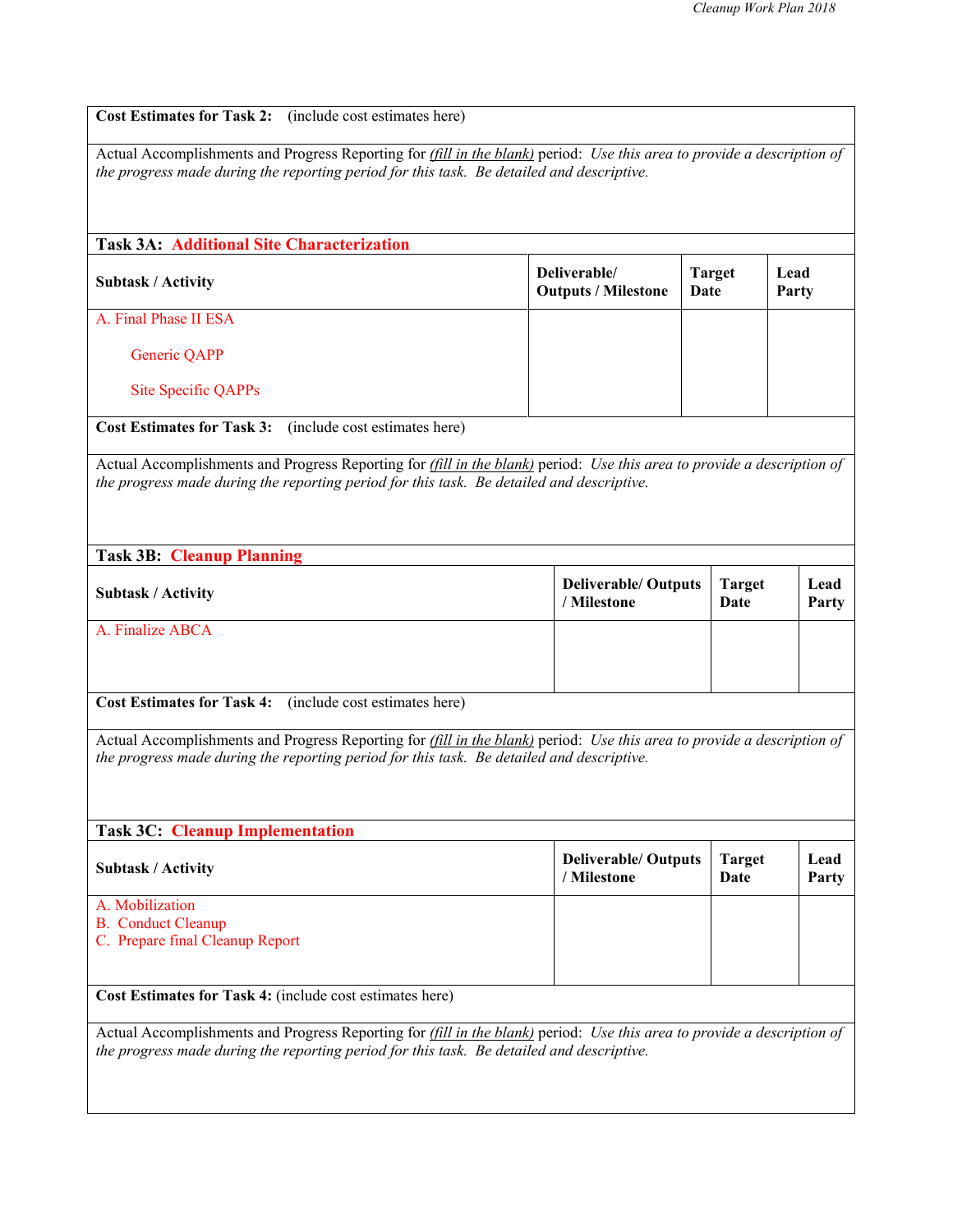Quarterly Expenditure Reporting

| <b>Budget</b>                          | <b>Costs Incurred This Quarter</b>     |                                                       |                                            |                            |                                       |                                                 |                                   |
|----------------------------------------|----------------------------------------|-------------------------------------------------------|--------------------------------------------|----------------------------|---------------------------------------|-------------------------------------------------|-----------------------------------|
| <b>Categories</b>                      |                                        |                                                       |                                            |                            |                                       |                                                 |                                   |
|                                        | Task 1                                 | Task 2                                                | Task 3A                                    | Task 3B                    | Task 3C                               |                                                 |                                   |
|                                        | Project<br>Management<br>and Reporting | <b>Community</b><br>Involvement/<br><b>Engagement</b> | <b>Additional Site</b><br>Characterization | Cleanup<br><b>Planning</b> | <b>Cleanup</b><br>Implemen-<br>tation | <b>Total</b><br><b>Spent</b><br>this<br>Quarter | <b>Remaining</b><br><b>Budget</b> |
| Personnel                              |                                        |                                                       |                                            |                            |                                       |                                                 |                                   |
| <b>Fringe Benefits</b>                 |                                        |                                                       |                                            |                            |                                       |                                                 |                                   |
| <b>Travel</b>                          |                                        |                                                       |                                            |                            |                                       |                                                 |                                   |
| Equipment                              |                                        |                                                       |                                            |                            |                                       |                                                 |                                   |
| <b>Supplies</b>                        |                                        |                                                       |                                            |                            |                                       |                                                 |                                   |
| Contractual                            |                                        |                                                       |                                            |                            |                                       |                                                 |                                   |
| Other (describe                        |                                        |                                                       |                                            |                            |                                       |                                                 |                                   |
| in<br><b>Report</b> )                  |                                        |                                                       |                                            |                            |                                       |                                                 |                                   |
| <b>Total Federal</b><br><b>Funding</b> |                                        |                                                       |                                            |                            |                                       |                                                 |                                   |
| <b>Cost Share</b>                      |                                        |                                                       |                                            |                            |                                       |                                                 |                                   |
| <b>Total</b>                           |                                        |                                                       |                                            |                            |                                       |                                                 |                                   |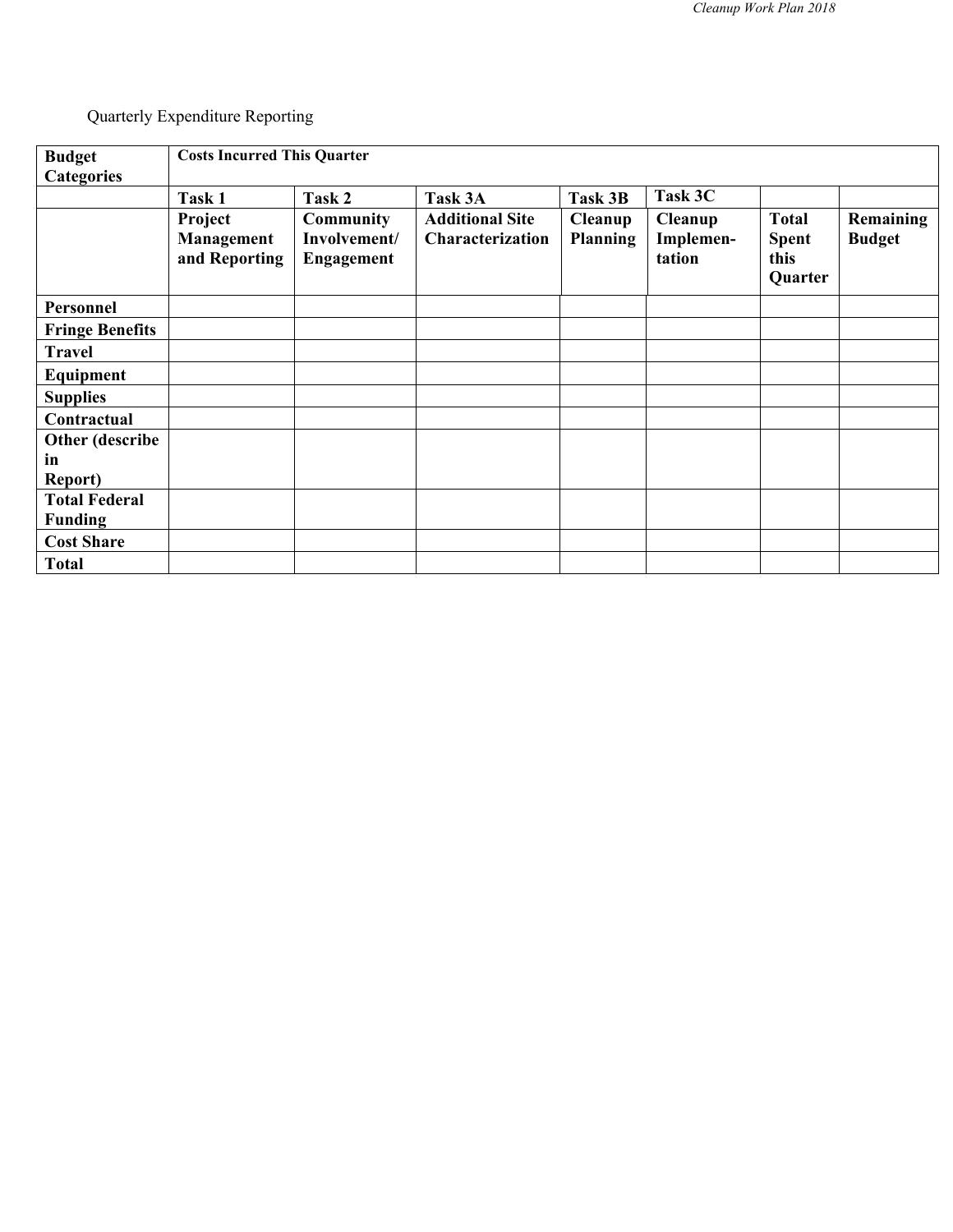### **Attachment 4**

### **Preparing Your Brownfields Community Plan: Involving Your Community**

This is the suggested format the CAR can use to provide your EPA Project Officer with your quarterly report. Include property names and other details in the appropriate task description of accomplishments. Be descriptive with your reporting.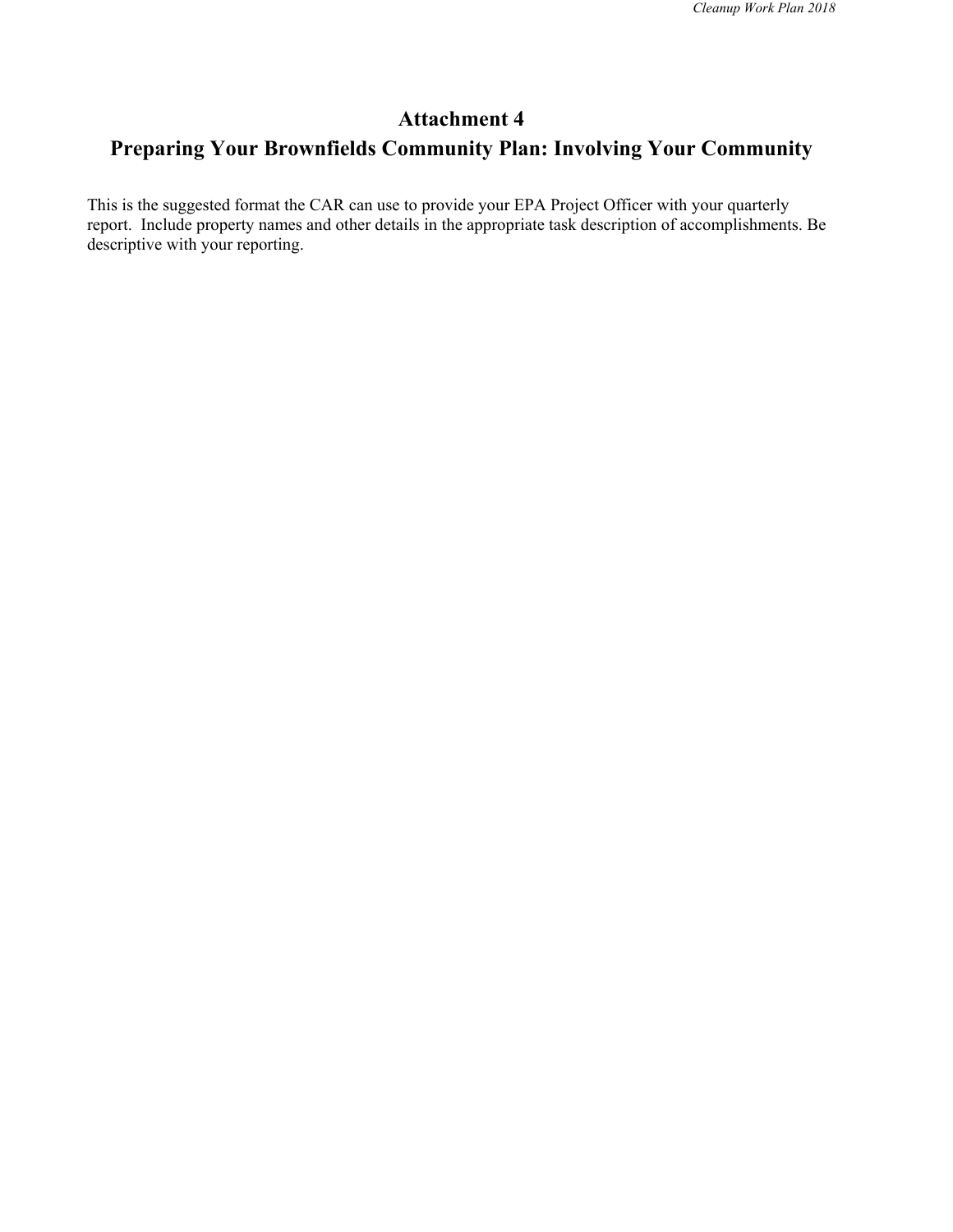

# **Preparing Your Brownfields Community Plan: Involving Your Community**

# **Introduction**

The Environmental Protection Agency (EPA) Region 4 Brownfields program has prepared this information to assist Brownfield Grantees and/or their consultants in developing a Community Involvement Plan (CIP). This is not intended to be a template. EPA requires applicants to describe their plans for involving community members and community-based organizations in the site cleanup and reuse decisions. Involving the community and soliciting feedback regarding Brownfields activities and redevelopment plans are essential to a community Brownfields program's success.

This overview does not constitute a rulemaking by EPA.

The (CIP) will describe the Grantee's strategies to inform and motivate local communities for meaningful involvement throughout the project. The CIP should be an evolving document and is most effective when it is updated or revised as your project conditions change.

A CIP is an effective tool for managing community involvement activities, which involves communicating with citizens, community organizations, and other key stakeholders affected by the project. The CIP will define the roles of the grant recipient, State and Federal representatives, and/ or consultants. The CIP will also help the public understand ways in which they can participate in the decision-making process.

The level of public involvement will vary from project to project. At a minimum, your plan should demonstrate a commitment to and strategy for two-way communication with people living or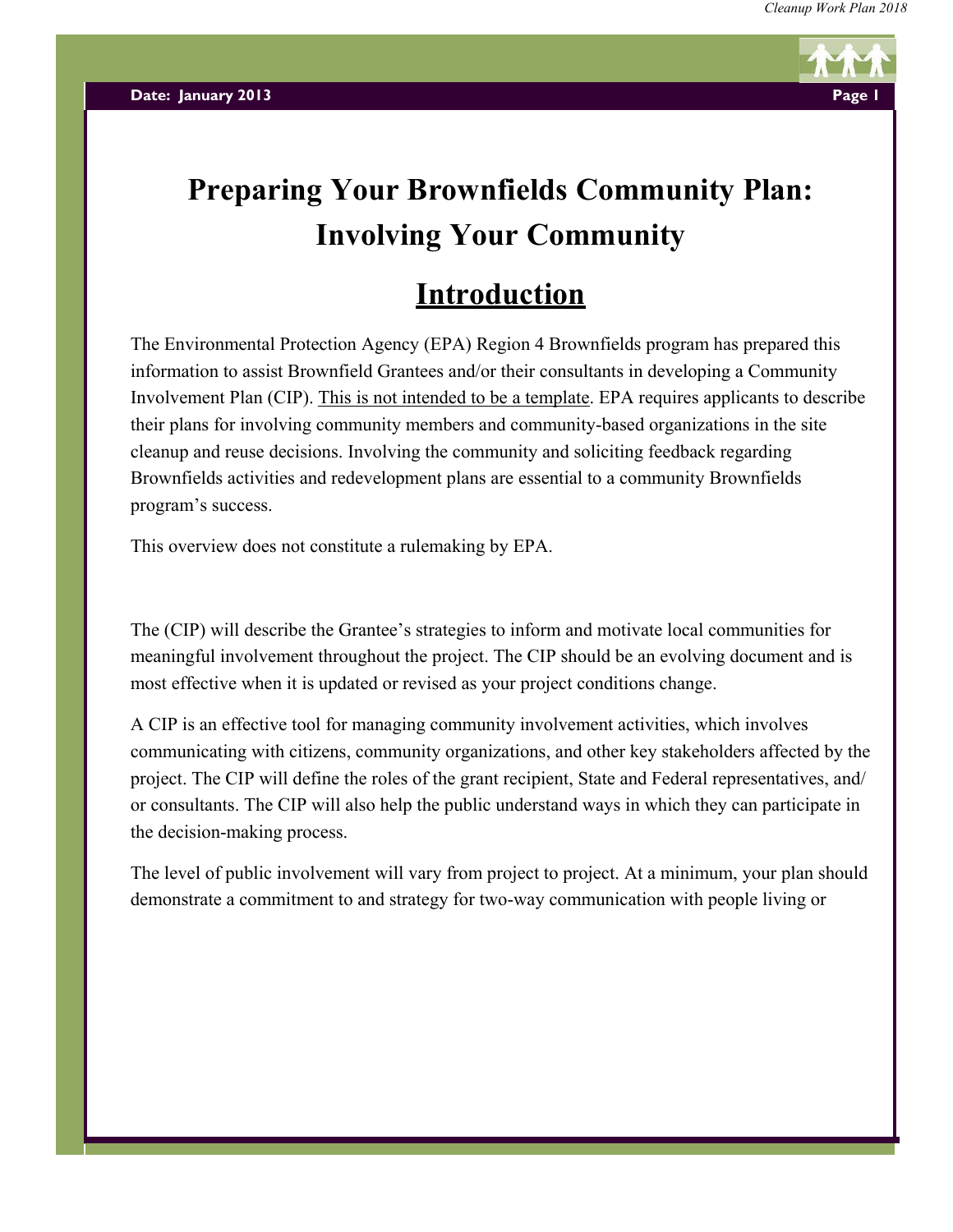working near the Brownfields site(s) and/or project area. The CIP should discuss what outreach activities will be implemented, and may include a timeline indicating when community outreach activities will occur. Activities may include public meetings, Brownfields 101 workshops, and site visits. The CIP may also discuss the establishment of community groups (e.g. Citizen Steering Committee, Citizens Advisory Board or a similarly-titled group) which can represent a larger community's position and provide input on project decisions from an overall community prospective. Ideally, the Grantee should seek input from all potentially impacted parties and stakeholders.

The CIP should be one of the first deliverables under a Brownfields grant, as it defines the project area, and details the early steps that will be taken to provide general Brownfields education and site-specific information to the community. EPA Region 4 expects that most Grantees have already taken steps to involve or communicate with their constituents, as this is a key ranking criterion of the grant guidelines. Interested members of the community may have little-to-no knowledge of the full project, but they may have valuable information on the background and history of the community. A critical first step in establishing a meaningful dialogue is providing the community with project background information (such as general Brownfields project goals, and what project-specific decisions have already been made) to help individuals identify issues that are relevant and important to them. Community representatives need this background information in order to be fully involved in the decision-making process. If your program is large, it may be appropriate to set up subgroups to focus on individual topics.

The ultimate goal is to keep citizens informed and involved so that they remain aware of potential concerns, questions, and solutions. Communication is a two-way process: grant recipients need to provide information to the community, and the community needs to provide information and feedback in return. This informational is intended to help facilitate and open those lines of communication.

**Note:** *Developers and investors are attracted to areas with strong community pride, support and interest, and appreciate predictability. Knowing the Grantees' and community's concerns and expectations early in the plan process helps eliminate surprises that could derail a project.*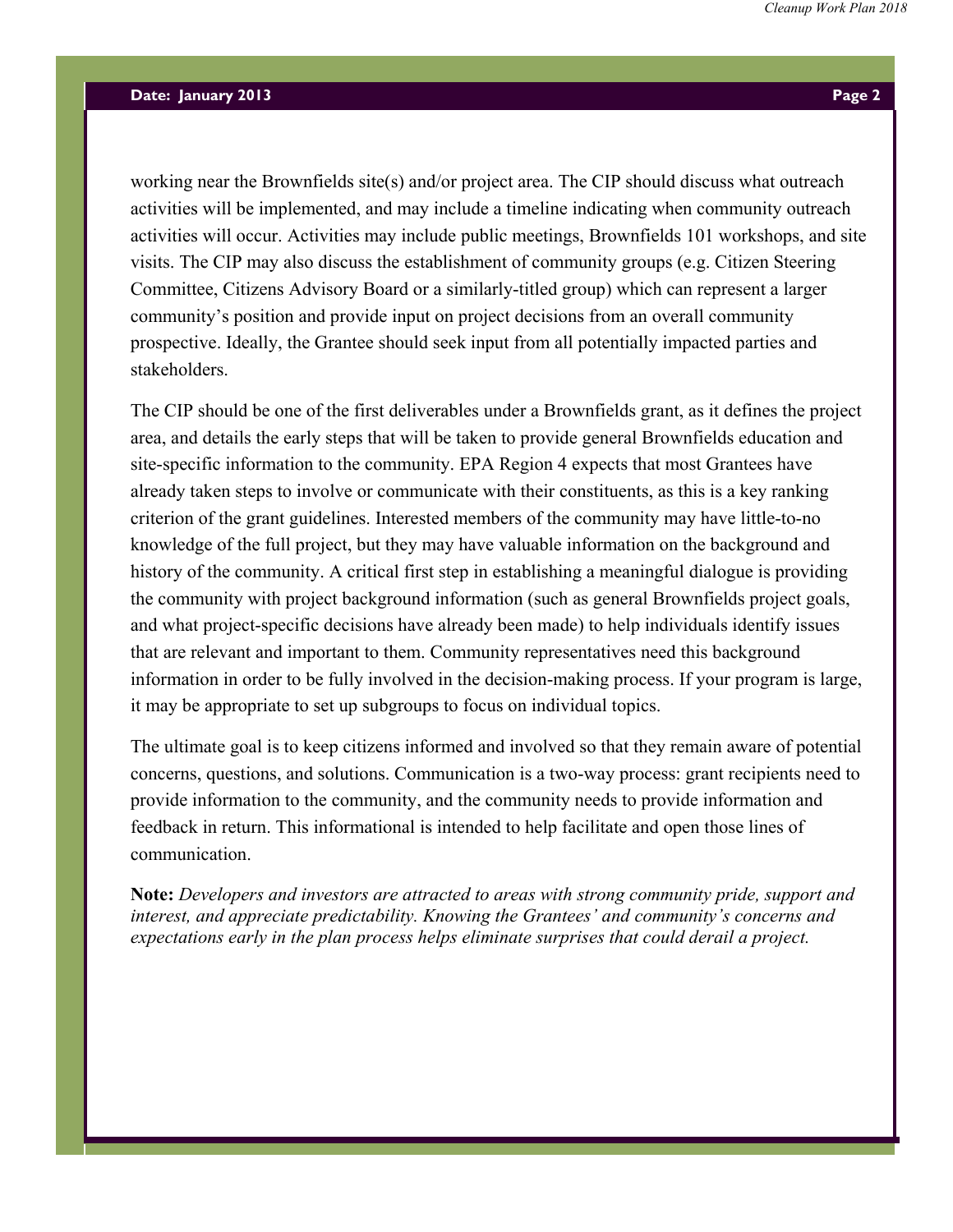### **Building Your Plan's Foundation**

EPA Region 4 encourages Grantees to increase their community awareness prior to writing a Community Involvement Plan by conducting a community assessment. Most Grantees have performed a community assessment before writing their Brownfields Grant Application and/or before the award of their Brownfields Grant. Before getting started writing the CIP, you should know the answers to the following:

Who is the Community?

What are the Demographics?

Are there language barriers?

Who are the community leaders?

Are there key community or neighborhood organizations?

Have you defined the project area, geographic boundaries, and history?

What are the community's needs and concerns?

Are there other concerns such as healthcare, crime, access to healthy food or other concerns?

How will you find out what the community's needs and concerns are?

What level of understanding does the community have about Brownfields?

If the community does not understand Brownfields will you conduct a Brownfields 101?

Is the community concerned about any particular sites or properties?

How does and will the community get information? word of mouth? radio, newspapers, television, church, web sites, social media, etc.

Are Public Meetings an effective way to communicate with the affected community? What are the potential locations for the public meetings and availability?

What capabilities does the grantee have to deliver information? What methods are effective in your community?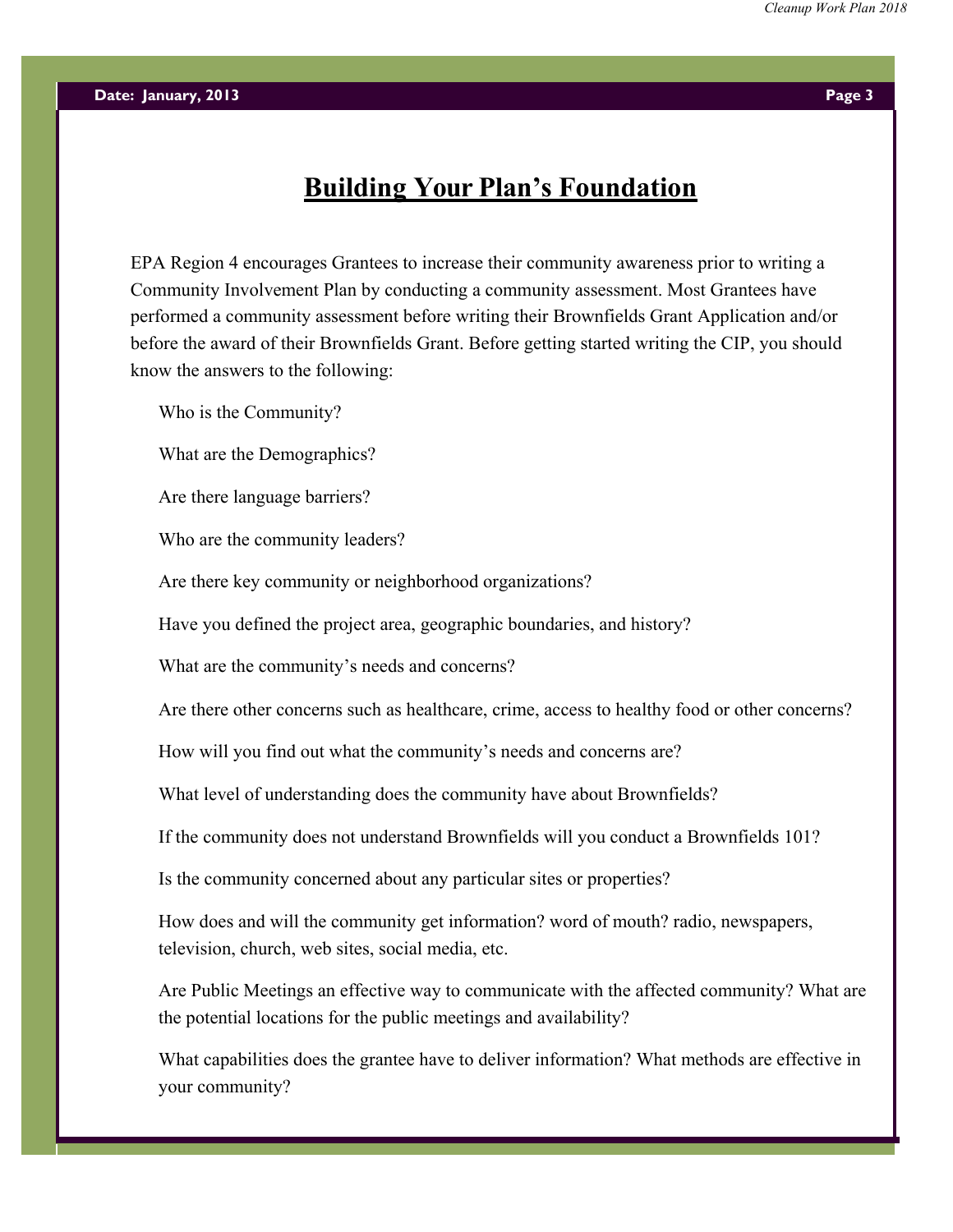What outcomes does the community want to see? Or does the community need to develop a vision? What does the community NOT want to see happen?

How will the community be involved in the site inventory, prioritization and/or the site selection?

### **Building Your Plan**

Regarding the format, the cover page should identify the CIP as an EPA document with the Brownfields Grant number. Although the CIP is project specific, it should not be about the project. Rather, the CIP should be about how you will involve the community in the project process. It should also be issue specific in that it should identify the community's issues, needs and concerns.

After identifying community concerns, the CIP should identify specific activities, outreach products, or programs that you will use to address the concerns. In general, at a minimum, the content of the CIP should include:

Overview of the CIP

Project Description

Community Involvement Plan Objectives

Community Involvement Activities and Timing (including your communication strategy)

Site(s) selection process, description, and documentation

Contact List

Location of the Information Repository

Location for Public Meetings

Media Contacts

Glossary of Terms

List of Acronyms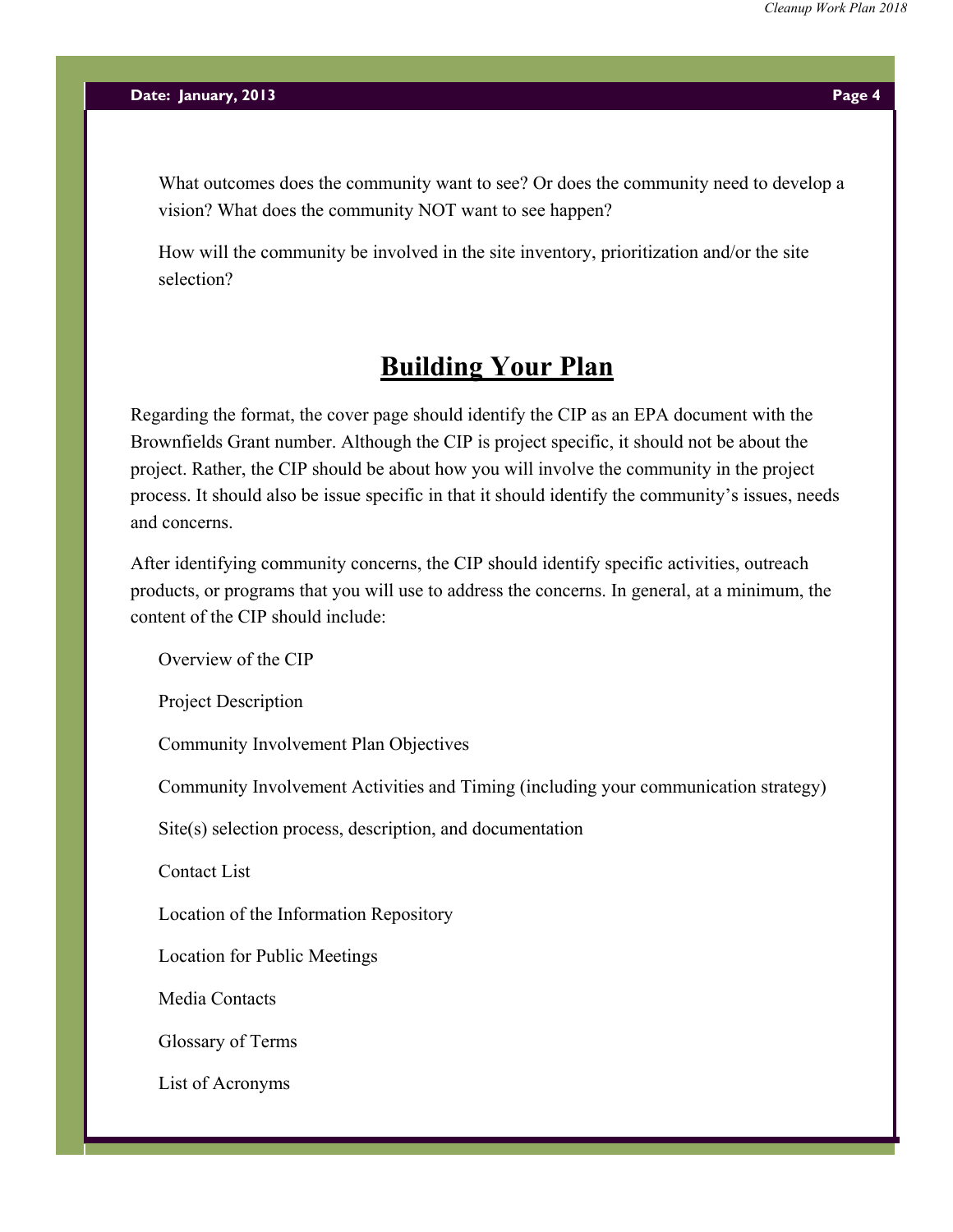Established Title of Community Group(s), and

 $Map(s)/Figure(s)$  of site(s)

### **Community Involvement Plan**

### **SECTION 1**

### **Overview of the Community Involvement Plan**

Describe how the Community Involvement Plan (CIP) will identify issues of concern and interest to the community potentially affected by the project. How will the Grantee use the information in this CIP to help identify and address current matters of concern, and to review past community involvement efforts as the project progresses. Explain how the CIP will also provide guidance to the Grantee and help to ensure that community needs are addressed throughout the Brownfields project process.

What is the CIP intended to do? Will the CIP encourage community interest and participation throughout the Brownfields project at the site(s)? How will the Grantee initiate and support two•way communication between Grantee and the community? Would an educational session be beneficial to help ensure that community members understand the Brownfields process, and the opportunities it offers them to participate in the decision•making process regarding the site cleanup?

**Note:** *If the grantee has already identified issues or concerns (either from institutional knowledge, community interviews, or conversations with other interested parties and regulatory authorities), then discuss them here. Whether or not issues have been identified, discuss your plan for soliciting community input (more detail will be included in Section 2). Also include information about the target community. This should be defined in the Brownfields grant application (proposal). You may wish to include the demographics table from your proposal, if it provides useful information for developing the CIP.*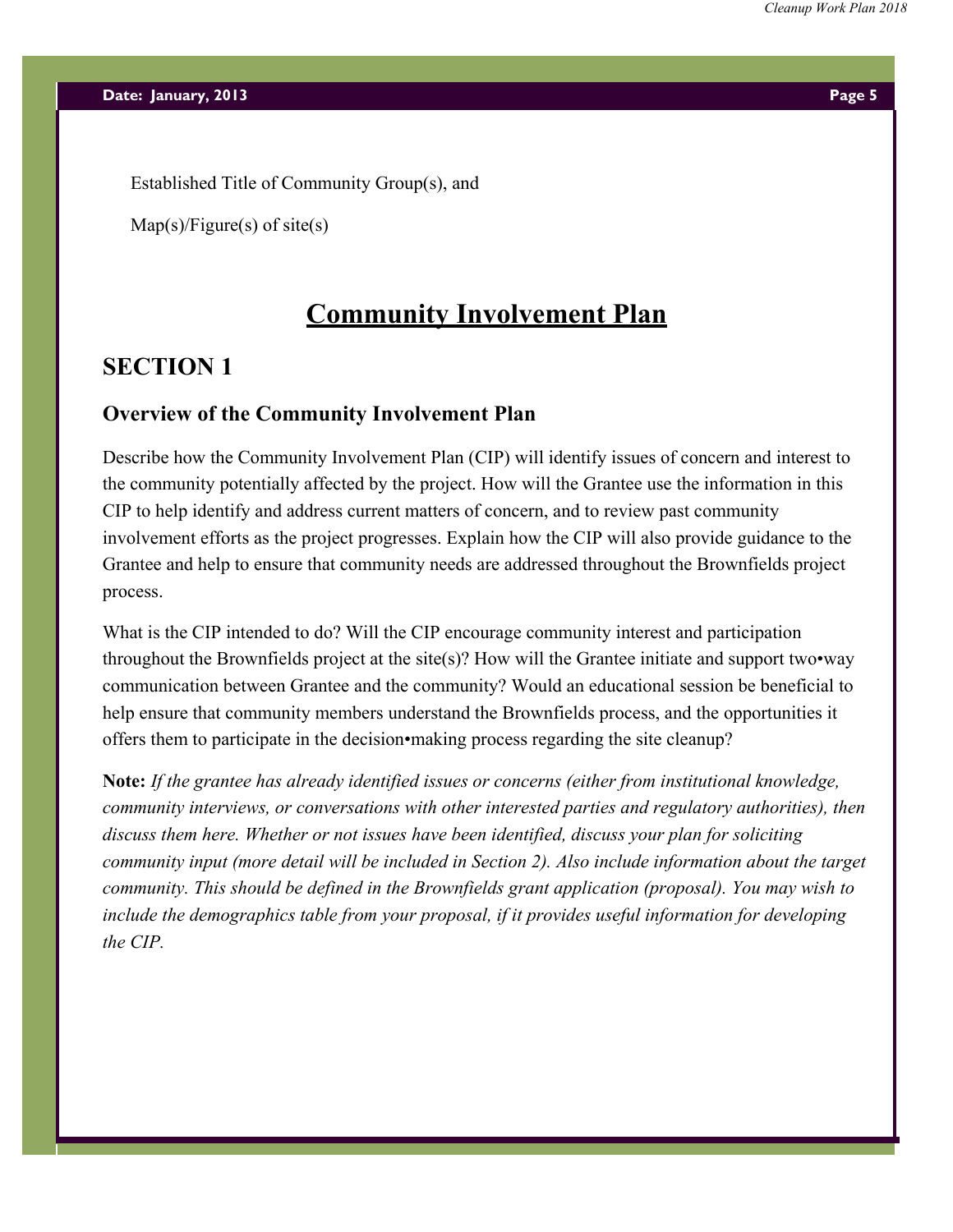### **SECTION 2**

### **Project Description and Definition of Project Area**

Include a discussion of the grant type, project area (e.g., a specific site, a neighborhood, city-wide, county-wide, etc.), time frame (typically three years), and envisioned outcomes, if applicable*.*

### **Community Involvement Plan Objectives**

Include in this section what your objectives are for the CIP throughout the investigation and/or cleanup project. You will need to keep community members informed and involved in the assessment and/or cleanup process.

**TIP:** *The CIP is intended to provide general Brownfields program information to interested community members, as well as help them identify the participation opportunities and options available to them throughout the project. Objectives may include: providing timely, project specific information to community members so that they are able to participate in, or closely follow, project related activities to the maximum extent they desire and the process allows; providing opportunities for community input that are tailored to the needs and concerns of the community; helping ensure that community members are well informed, so that they are knowledgeable about site activities and the Brownfields process; enhancing communications between Grantee and the media to help ensure reporters are provided timely information about site related activities and events and are aware of site related pertinent topics.*

### **SECTION 3**

### **Community Involvement Activities**

**Tip:** *Actual methods and procedures will be based on the level of community interest, identified community issues and concerns, and the complexity and duration of the project's investigation and/ or cleanup. The level of participation sought by communities or individual community members varies.*

This is an overview of your "action plan" for the CIP. Describe or list the planned outreach and community involvement activities. Describe or list how you will gather community information (e.g., interviews, visioning sessions, listening sessions, hold meetings, partner with specific organizations/leaders, etc.)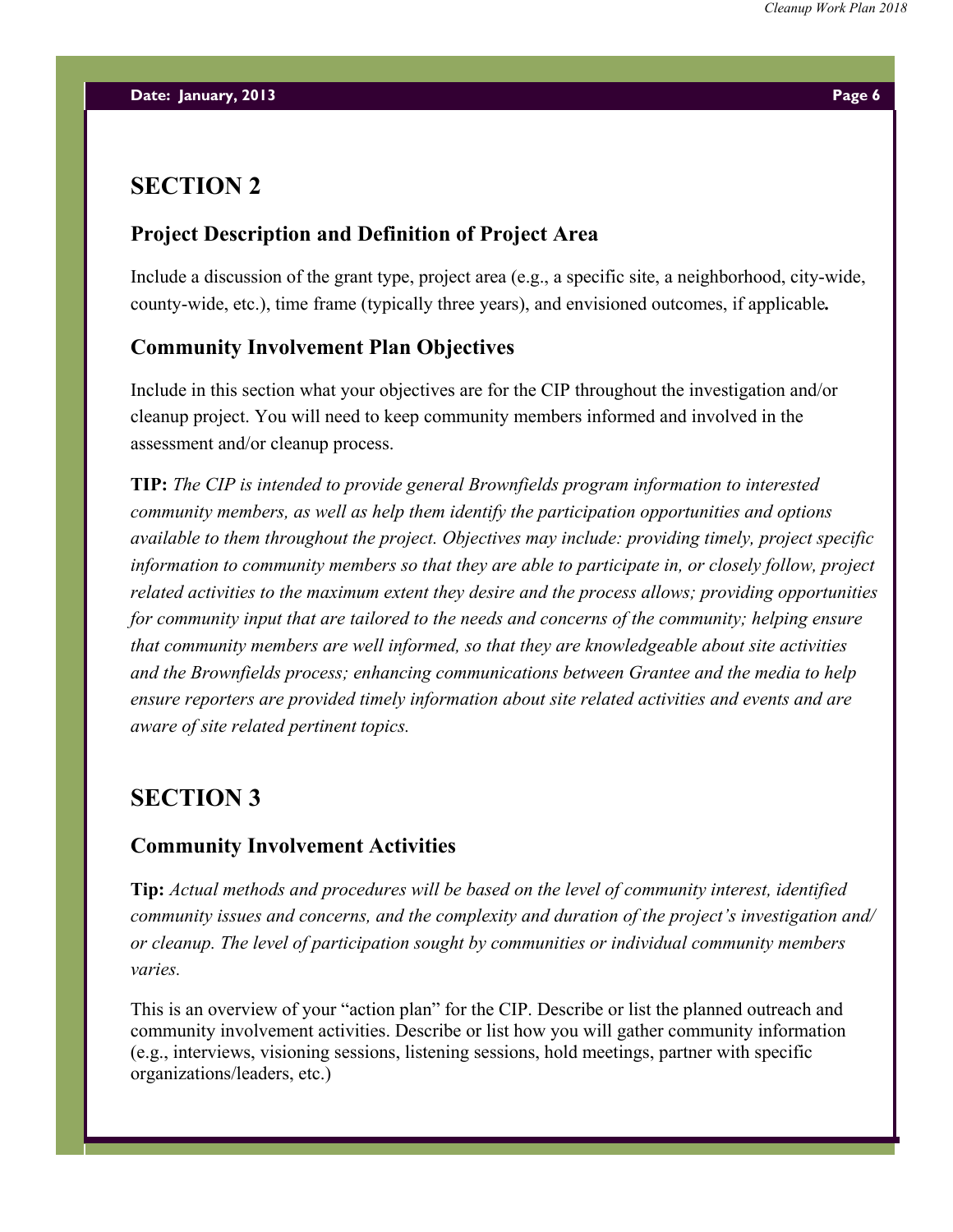**Tip:** *The community stakeholders may have important information to provide in reuse and/or revitalization for your Brownfields project. By performing your outlined activities, the Grantee can help ensure that community members know about the Brownfields process and the actions taking place concerning the project, and that they are aware of the opportunities for the community to participate in project related decisions. By providing accurate information about the project investigation, the Grantee will enable interested parties to make recommendations regarding the project that are appropriate for their community.*

**Note:** *The following methods are commonly used as community outreach tools. You may wish to use some or all for your project, or you may have other methods that are not listed below. Include a rationale for why you are using these methods.*

Assign a Point of Contact

Provide name and contact information for project point of contact. Include address, telephone number, and email information. Describe the point of contact's role. Is the point of contact providing a direct link between the Grantee and the community? How will the point of contact prepare and distribute project related information, including public meetings, data and documents to residents, local officials, local media and interested parties? Will the point of contact provide language translation at the meetings and for any written material? Will the point of contact be responsible for revising or updating the CIP?

Prepare and distribute information to residents and interested parties.

Some Grantees have used fact sheets (also referred to as community updates or newsletters) which are useful when communicating with large groups of people about topics of common interest. For example, fact sheets are helpful for explaining specific events and issues, discussing and dispelling rumors, explaining relevant scientific or technological data, or informing interested parties about progress or problems related to the site(s) or the schedule of work.

Develop and maintain a mailing (and contact) list.

Mailing (and contact) lists are developed and maintained to facilitate distribution of materials, such as fact sheets and meeting notices, to interested and potentially affected community members. The lists also provide a quick reference to key community members, such as local officials and community group leaders. Residents, local businesses, elected officials, and the media are routinely included on mailing and contact lists. Community surveys and local tax maps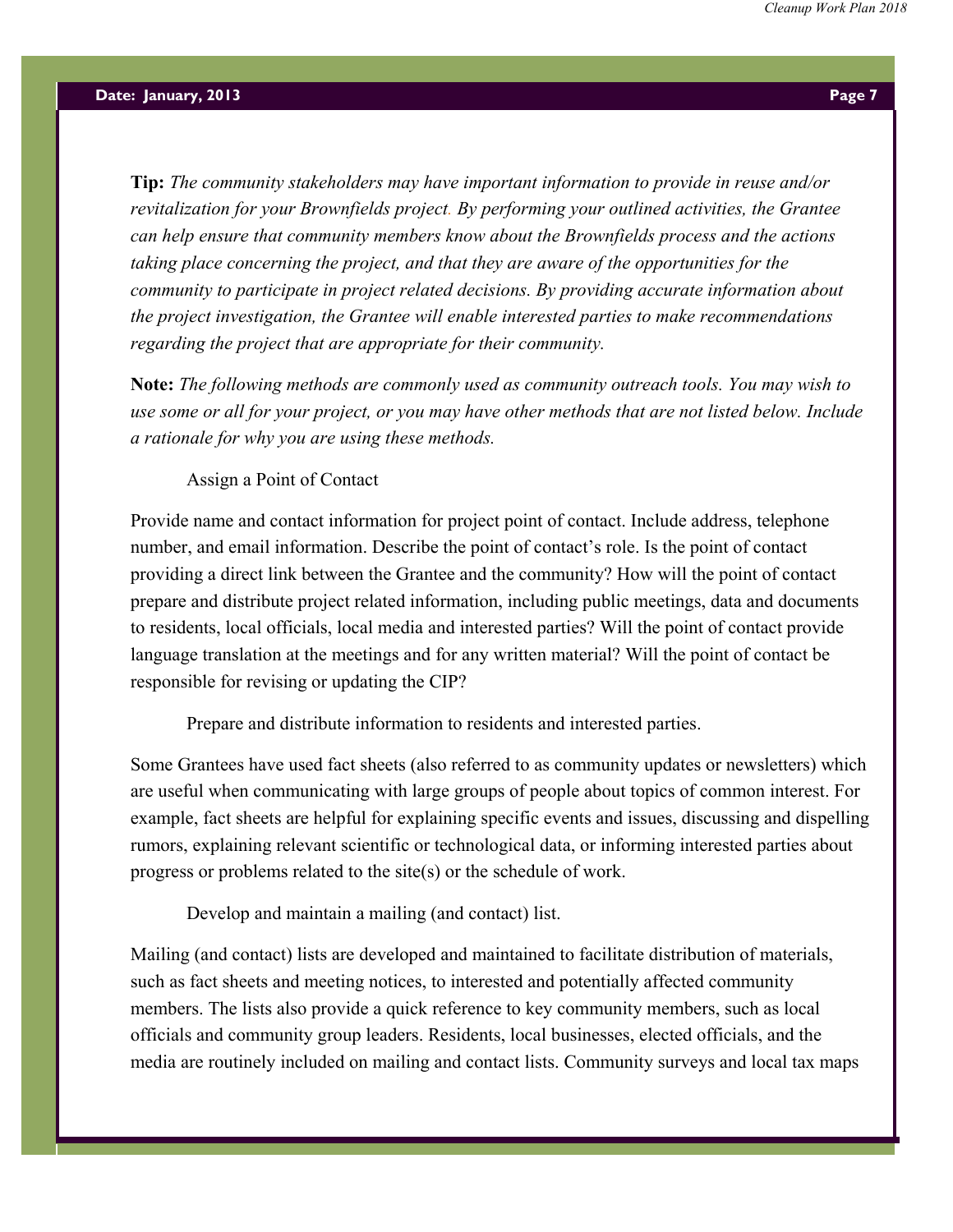form the basis of most mailing lists, but the lists are revised to include those who request to be added (or deleted) and those who provide their names and addresses on meeting and event sign in sheets. The Grantee should make every effort to protect the privacy of community residents, which includes denying requests to share personal information, such as names, addresses and individual residential sampling results, with non-government persons. The mailing list will be periodically updated and revised, if necessary, throughout the course of the Brownfields project

Make project related information, including data and documents, available to community members locally.

The grant Terms and Conditions require establishment of an information repository. The Grantee should make project related information available to local residents at easily accessible locations, such as a local library or municipal building. The available information may be in any one of several forms, including paper copies, online (via the Internet), or CD-ROM, electronic copies depending on the capabilities and preferences of the local host facility. The information made available will include project related documents. Specify the name of the local library or municipal building, include how it was established as the local information repository host, and how it will maintain a project file for public review.

Keep local officials well informed about project activities and developments.

By keeping local officials abreast of the work schedule and project related developments, the Grantee can promote a collaborative relationship to help ensure that officials are able to respond knowledgeably to citizens' inquiries. When local officials are well informed, they can enhance the flow of accurate information between the Grantee and concerned community members.

Keep local media well informed about project activities.

By distributing timely and accurate information to the local media, the Grantee can minimize misinformation and speculation about site related activities. News releases, written materials, and direct phone calls are all appropriate ways to provide information to media representatives. The media should always be notified of public meetings and similar events, and may be offered opportunities to participate in news briefings or conduct interviews with the Grantee. Upon request, or when circumstances warrant, special information sessions or news conferences can be useful to ensure that complex situations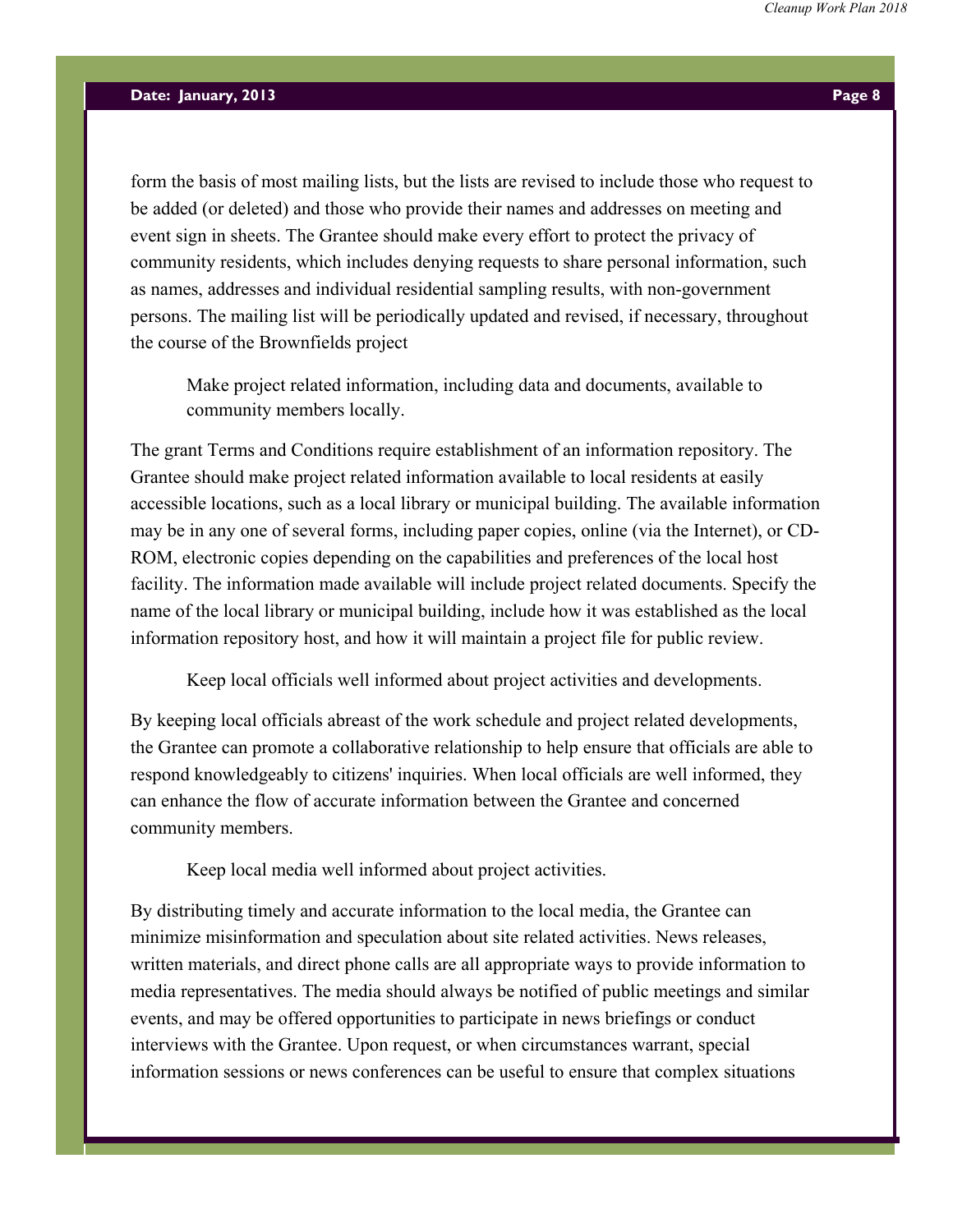are understood and can be accurately conveyed to the public. Every effort will be made to address media inquiries quickly.

#### Conduct Public Meetings and/or Public Availability sessions

When conducted, Public Meetings should be held at a convenient location during evening hours so that most interested parties will be able to attend. Public Availability Sessions are less structured than meetings. Generally, there are no formal presentations. Instead, community members are invited to come at their convenience within the set time frames, and talk one on one with the Grantee and others associated with the site cleanup activities. Public Availability Sessions may include afternoon and evening hours so that interested parties can attend at their convenience.

Place Public Information sometimes known as Public Notices in local publications

Public Notices regarding required and elective activities can be selectively placed the newspapers. To ensure the widest possible exposure, Public Notices about Brownfields activities are often run as retail display ads, rather than in the classified or legal notice sections. Public Notices announce important project related developments, Public Meetings and Availability Sessions, the release of project related documents, or any other information of importance to the community at large.

Provide support for Community Groups

Community Groups are community-led groups that are intended to represent and include all interested members of the community, including other interested representatives. By meeting regularly to discuss the site related activities and the community's issues and concerns, this often helps to keep the community informed and involved in the process. These groups can also provide valuable information to local governments concerning the future use of properties and the communities' collective long-term goals. Although these groups are not funded in the Brownfields Grant, the Grantee can assist interested community members in forming groups and provide support services to the groups, such as assistance with production and mailing of newsletters they may develop.

#### Language Translation

Describe any language translations that will be provided at meetings and for printed information (if necessary).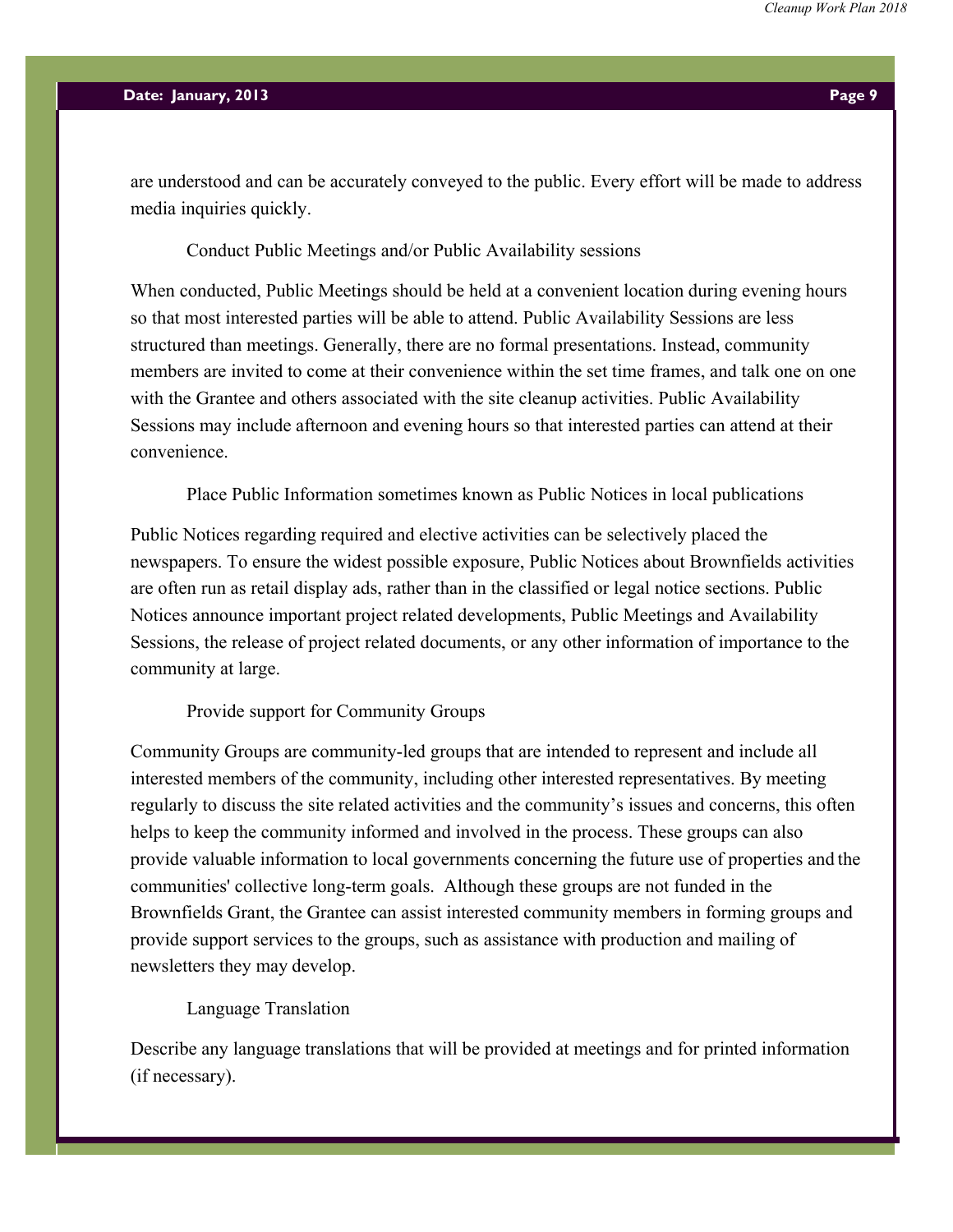Revise Community Involvement Plan as Needed

It is important that the CIP is periodically updated to reflect changing concerns of the community as Brownfields related activities progress. The CIP contact list should be revised whenever elections result in a change in elected officials, or when personnel changes affect nonelected official contacts.

Community Involvement Activities to Date

**TIP:** *Example below: Include in a table format the community involvement meetings and other activities*

| Date | Event | Representatives |
|------|-------|-----------------|
|      |       |                 |
|      |       |                 |
|      |       |                 |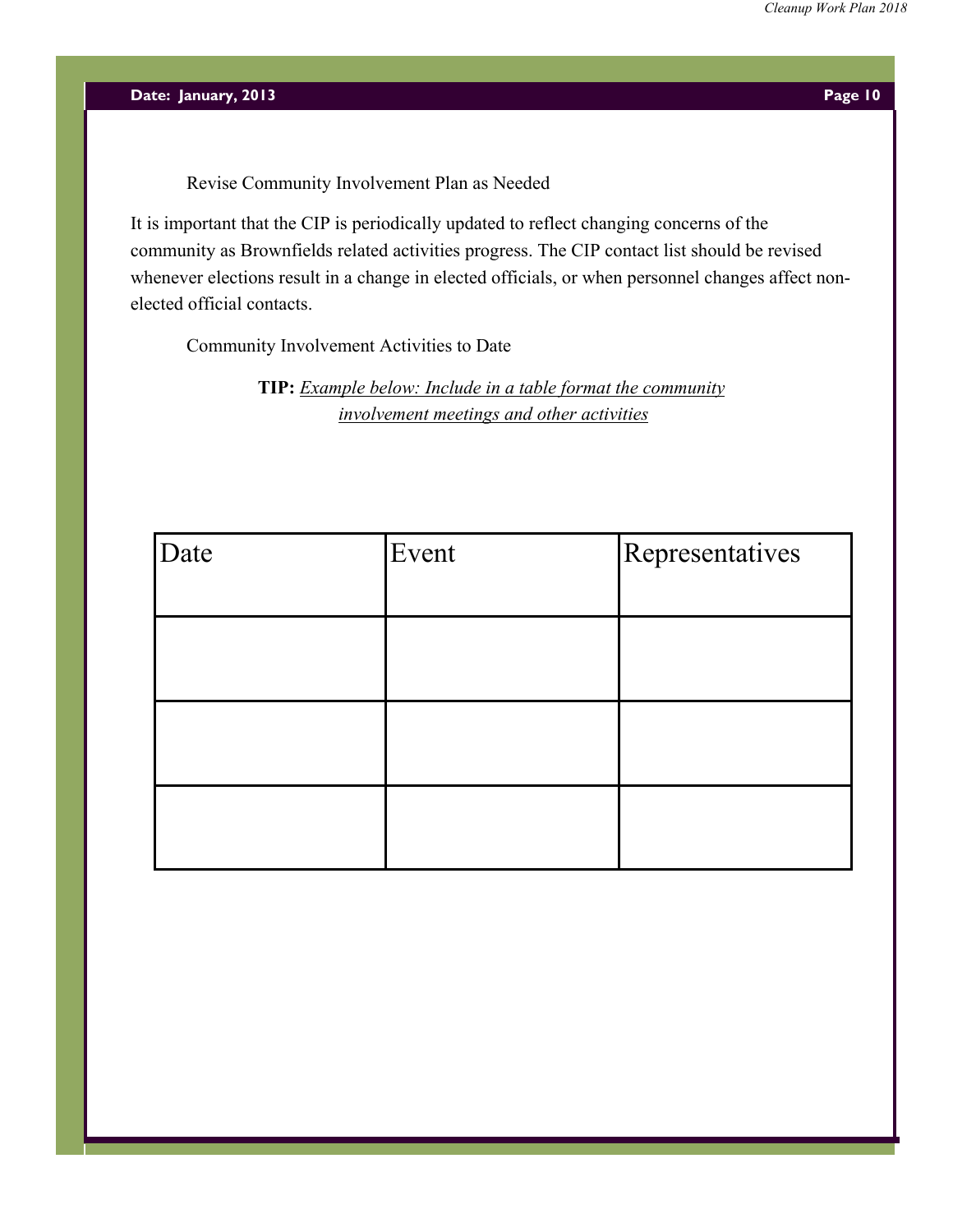### **SECTION 4**

### **Site or Sites Selection Inventory Process**

Describe how the community was involved or will be involved in the site or sites inventory process. Describe site or sites history and actions to date.

### **Site or Sites Description**

Describe the site location or sites locations with intersections, if applicable. Also describe the site and adjoining properties. A map of the site(s) and surrounding area showing streets, homes, businesses, and geographic features may also be provided on a separate page or fold -out.

### **Site or Sites Documentation**

Provide location of project documents by establishing an Administrative Record (all project records must be made available to the public at a repository local to the project, during normal working hours, throughout the duration of the project). Also include a list of the documents that will be made available for public review (e.g., Phase I and Phase II reports, decision documents, public notices, summary of responses to public comments, and other supporting documents.)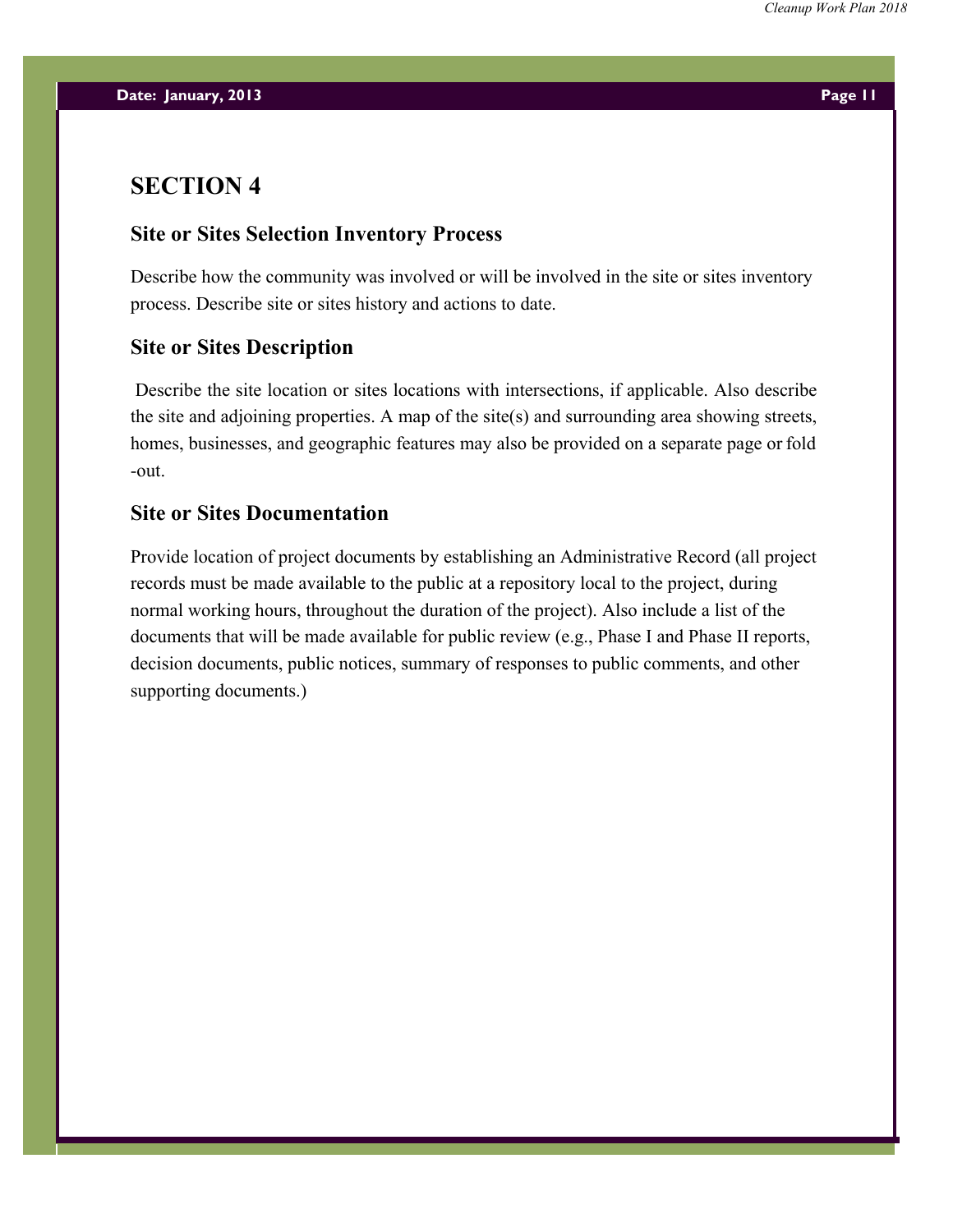# **APPENDIX A**

## **List of Contacts**

### **A.1 Federal Elected Officials**

Include United States Senators and

Include United States House of Representatives for the Congressional district(s) in which the project is located

### **A.2 State Elected Officials**

Include Governor

Include State Senators and

State House of Representative member(s) for the District(s) which the project is located

### **A.3 Local Officials**

List here

### **A.4 EPA Region 4 Officials**

List here

Other relevant federal agency officials if applicable

### **A.5 State Environmental AgencyOfficials**

Include here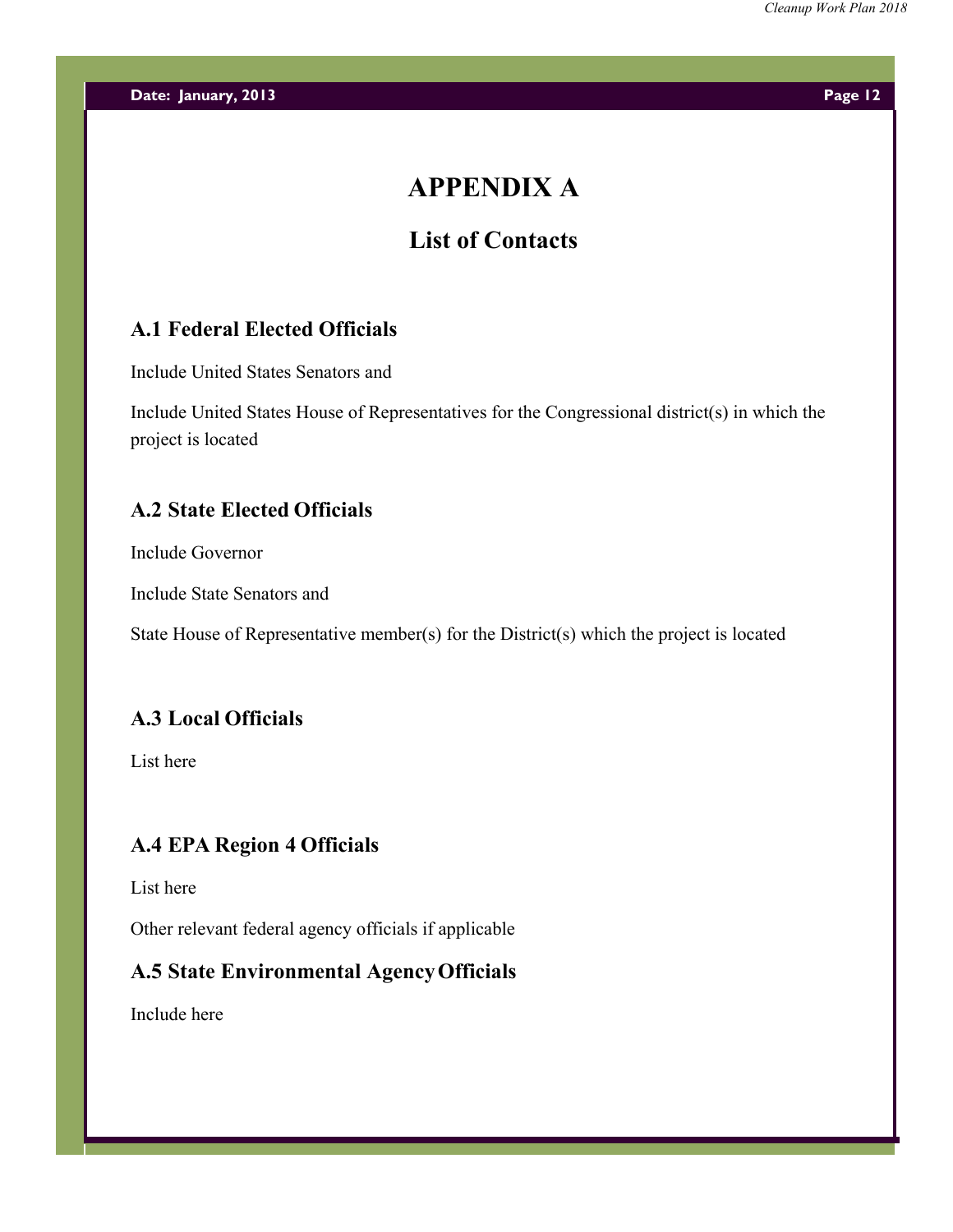### **A.6 Media**

List Newspapers Name(s) here

List Television Stations here

List Radio Stations here

List other media here such as social media (Twitter or Facebook, etc.)

# **Appendix B**

### **Information Repositories and Potential Meeting Location**

### **B.1 Library or other location(s)**

List Here

### **B.2 Potential Public Meeting Location**

List Here

## **Appendix C**

### **C.1 Glossary of Terms**

List Here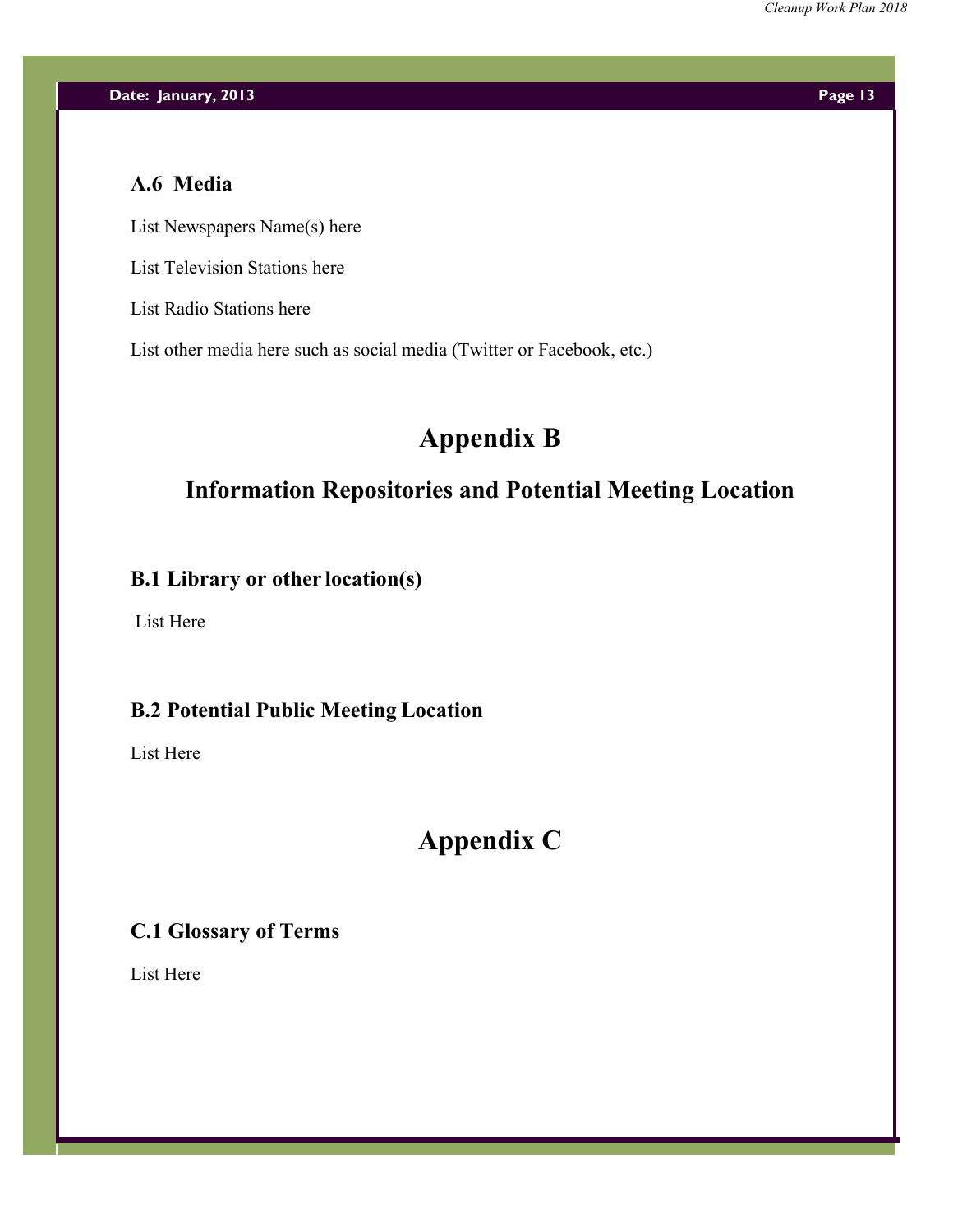# **Appendix D**

# **D.1 List of Acronyms**

List Here

# **Appendix E**

## **E.1 Community Group Name**

List Here

# **Appendix F**

**F.1 Maps of site(s)**